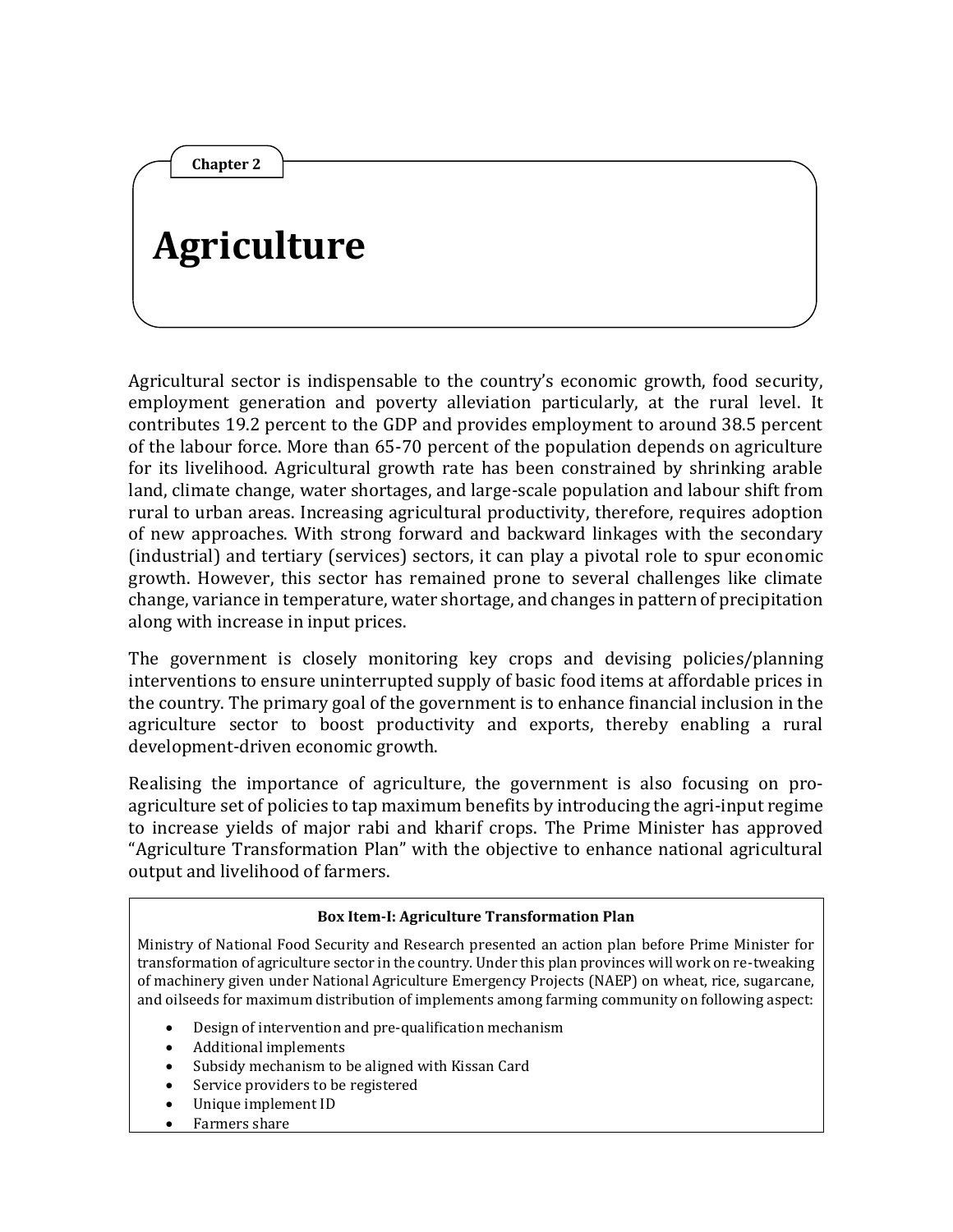#### Pakistan Economic Survey 2020-21

This approved action plan with specific timeline for interventions, yield gaps and particular issues of the sector to be resolved through first and second generation. These interventions comprise of action to be taken by Federal and Provincial Governments. The details are as under:

#### **First Generation Interventions**

| Bridging the yield gap                                                                                                                                                                                                   | Target sectors                                                                                                 |
|--------------------------------------------------------------------------------------------------------------------------------------------------------------------------------------------------------------------------|----------------------------------------------------------------------------------------------------------------|
| Seed sector reforms<br>Inputs: digital subsidy mechanism<br>Mechanization<br>Water efficiency<br>Revamping extension services<br>Access to credit<br>Post harvest storage<br>٠<br>Restructuring research institutes<br>٠ | Cotton revival<br>Olive deepening<br>٠<br>Genetic improvement in livestock<br>٠<br>Fisheries                   |
| <b>Second Generation Interventions</b>                                                                                                                                                                                   |                                                                                                                |
| Horizontal expansion<br>$\bullet$<br><b>International Cooperation</b><br>Value Chain Development<br>Clusters (Fruit & Vegetables)<br>Perishable produce                                                                  | Crop Zoning<br>Land Consolidation<br>Organic farming<br>Adaption and self-discovery<br>Sub-montane agriculture |

#### **Agriculture Performance during 2020-21**

Pakistan has two cropping seasons. "Kharif", the first sowing season, which starts from April to June and is harvested from October to December. This season crop cycle mainly consists of rice, sugarcane, cotton, maize, moong, mash, bajra and jowar.

*"*Rabi*"*, being the second season, sowing begins from October to December and is harvested from April to May. It comprises mainly of wheat, gram, lentil (masoor), tobacco, rapeseed, barley and mustard.

The agriculture sector's performance during 2020-21 broadly stands encouraging as it grows by 2.77 percent against the target of 2.8 percent. The growth of important crops (wheat, rice, sugarcane, maize and cotton) during the year is 4.65 percent. The production of major Kharif crops 2020, such as sugarcane, maize and rice indicated considerable improvement compared to last year and surpassed the production targets. The production of sugarcane increased by 22.0 percent to 81.009 million tonnes from 66.380 million tonnes, rice by 13.6 percent to 8.419 million tonnes from 7.414 million tonnes and maize by 7.4 percent to 8.465 million tonnes from 7.883 million tonnes. However, the cotton crop suffered mainly due to decline in area sown, heavy monsoon rains and pest attacks. The cotton production reduced by 22.8 percent, to 7.064 million bales from 9.148 million bales last year.

Wheat, the most important crop of "Rabi", showed a growth of 8.1 percent and reached record high production level of 27.293 million tonnes compared to 25.248 million tonnes last year. The wheat cultivation area increased to 9.178 million hectares prompted by record domestic prices and official programmes promoting wheat production. For the Rabi crops 2020-21, the government provided a comprehensive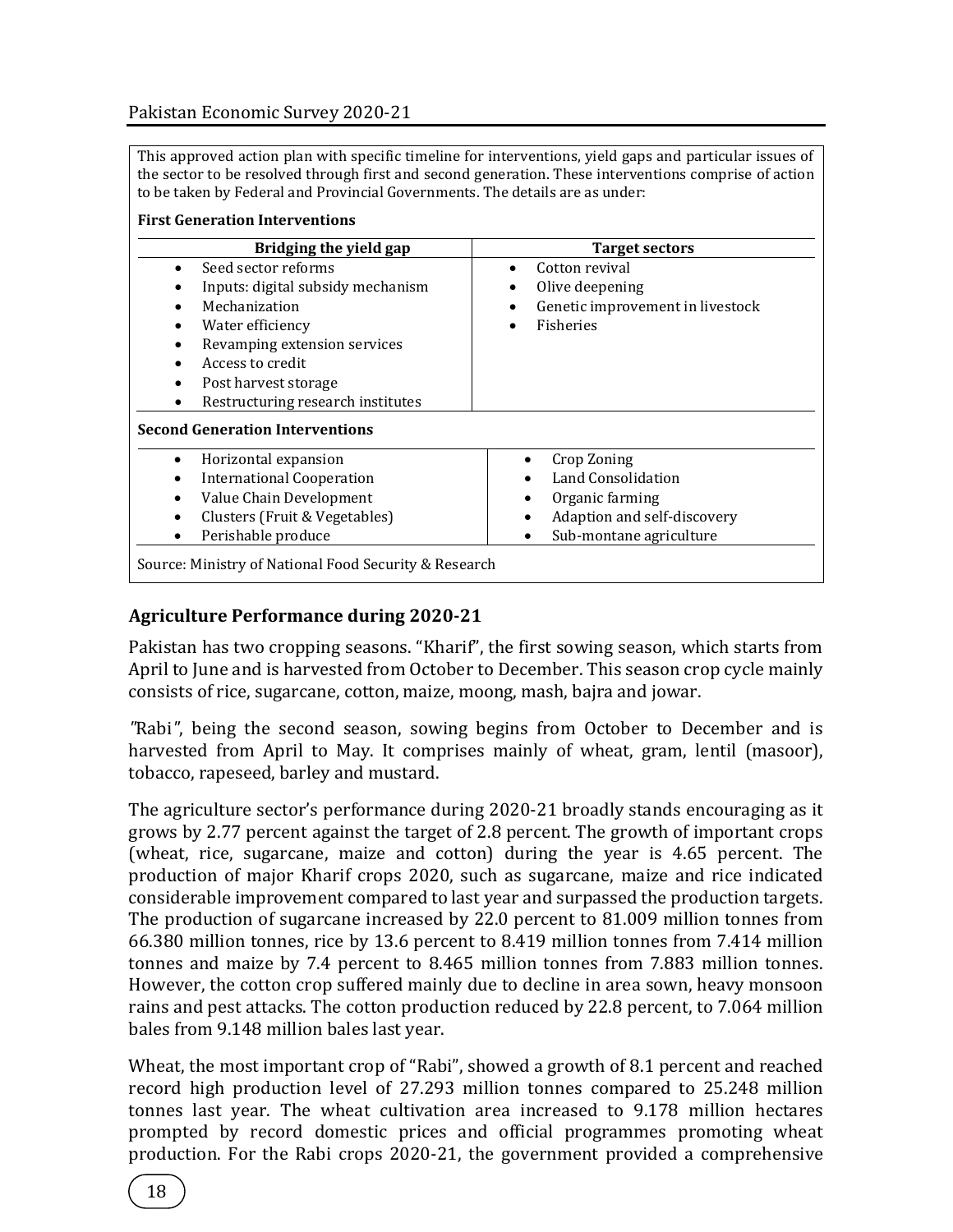"Rabi Package" comprising of subsidies on fertilizer, fungicides and weedicides, together with an increase in the Minimum Support Price (MSP) of wheat to Rs 1,800 per 40 Kg.

Other crops, having a share of 11.69 percent in agriculture value addition and 2.24 percent in GDP, showed growth of 1.41 percent because of increase in production of fodder, vegetables and fruits. Cotton ginning declined by 15.58 percent due to fall in production of cotton crop. The overall crops sector, having a share of 35.81 percent in agriculture value addition and 6.87 percent in GDP witnessed a growth of 2.47 percent due to increase in growth of important crops by 4.65 percent. This was largely due to sufficient availability of agricultural inputs (water, subsidized fertilizers, certified seeds, pesticides and agriculture credit).

Livestock having a share of 60.07 percent in agriculture and 11.53 percent in GDP achieved a growth of 3.06 percent. The fishing sector, with a share of 2.01 percent in agriculture value addition and 0.39 percent in GDP, grew by 0.73 percent, while forestry sector having share of 2.10 percent in agriculture and 0.40 percent in GDP grew by 1.42 percent. (Table 2.1)

| (%)<br>Table 2.1: Agriculture Growth (Base=2005-06) |               |               |               |               |               |               |                |  |  |
|-----------------------------------------------------|---------------|---------------|---------------|---------------|---------------|---------------|----------------|--|--|
| <b>Sector</b>                                       | <b>FY2015</b> | <b>FY2016</b> | <b>FY2017</b> | <b>FY2018</b> | <b>FY2019</b> | <b>FY2020</b> | <b>FY2021P</b> |  |  |
| Agriculture                                         | 2.13          | 0.15          | 2.18          | 4.00          | 0.56          | 3.31          | 2.77           |  |  |
| 1.Crops (i+ii+iii)                                  | 0.16          | $-5.27$       | 1.22          | 4.69          | $-4.96$       | 5.54          | 2.47           |  |  |
| <b>Important Crops</b><br>i)                        | $-1.62$       | $-5.86$       | 2.60          | 3.56          | $-7.69$       | 5.24          | 4.65           |  |  |
| $\mathbf{ii}$<br>Other Crops                        | 2.51          | 0.40          | $-2.51$       | 6.26          | 2.60          | 8.08          | 1.41           |  |  |
| iii) Cotton Ginning                                 | 7.24          | $-22.12$      | 5.58          | 8.80          | $-12.74$      | $-4.82$       | $-15.58$       |  |  |
| 2.Livestock                                         | 3.99          | 3.36          | 2.99          | 3.70          | 3.82          | 2.10          | 3.06           |  |  |
| 3.Forestry                                          | $-12.45$      | 14.31         | $-2.33$       | 2.58          | 7.28          | 3.60          | 1.42           |  |  |
| 4. Fishing                                          | 5.75          | 3.25          | 1.23          | 1.62          | 0.80          | 0.60          | 0.73           |  |  |
| P: Provisional                                      |               |               |               |               |               |               |                |  |  |

Source: Pakistan Bureau of Statistics

Water availability during Kharif 2020 remained at 65.1 million acre feet (MAF) showing a slight decrease of 0.2 percent compared to 65.2 MAF of Kharif 2019. Rabi season 2020- 21 received 31.2 MAF, showing an increase of 6.9 percent over Rabi 2019-20. (Table 2.2).

| Table 2.2: Actual Surface Water Availability |               |      |              | (Million Acre Feet)                                                     |
|----------------------------------------------|---------------|------|--------------|-------------------------------------------------------------------------|
| Period                                       | <b>Kharif</b> | Rabi | <b>Total</b> | % age increase/decrease<br>over the average system<br>usage (103.5 MAF) |
| Average system usage                         | 67.1          | 36.4 | 103.5        |                                                                         |
| 2011-12                                      | 60.4          | 29.4 | 89.8         | $-13.2$                                                                 |
| 2012-13                                      | 57.7          | 31.9 | 89.6         | $-13.4$                                                                 |
| 2013-14                                      | 65.5          | 32.5 | 98.0         | $-5.3$                                                                  |
| 2014-15                                      | 69.3          | 33.1 | 102.4        | $-1.1$                                                                  |
| 2015-16                                      | 65.5          | 32.9 | 98.4         | $-4.9$                                                                  |
| 2016-17                                      | 71.4          | 29.7 | 101.1        | $-2.3$                                                                  |
| 2017-18                                      | 70.0          | 24.2 | 94.2         | $-9.0$                                                                  |
| 2018-19                                      | 59.6          | 24.8 | 84.4         | $-18.5$                                                                 |
| 2019-20                                      | 65.2          | 29.2 | 94.4         | $-8.8$                                                                  |
| 2020-21                                      | 65.1          | 31.2 | 96.3         | $-7.0$                                                                  |
| Source: Indus River System Authority         |               |      |              |                                                                         |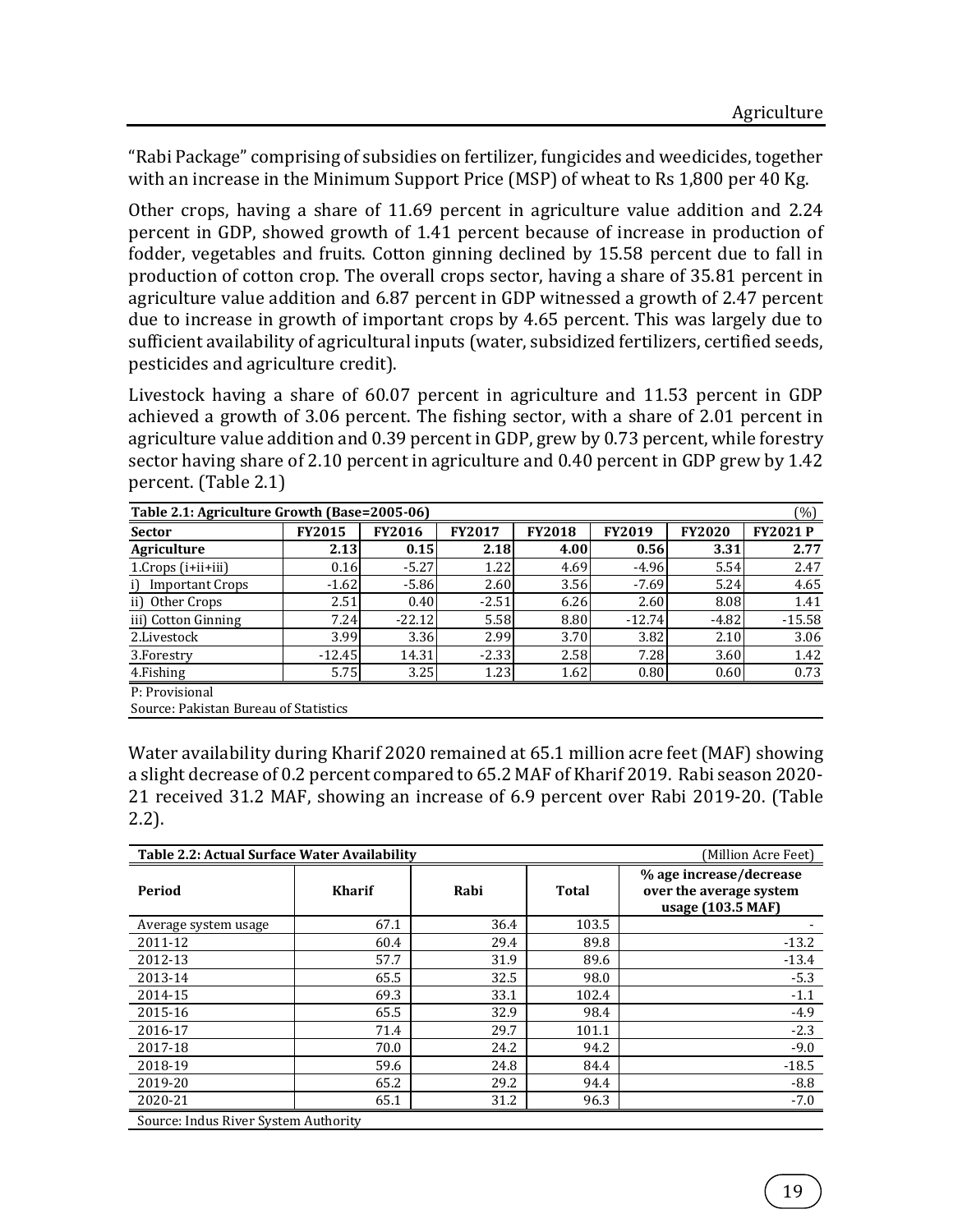# **I. Crop Situation**

The important crops contribute 22.49 percent to value addition in agriculture sector and 4.32 percent to GDP. Other crops account for 11.69 percent in value addition of agriculture sector and 2.24 percent in GDP. The production of important crops is given in Table 2.3.

| <b>Table 2.3: Production of Important Crops</b><br>$(000$ Tonnes) |                       |                  |             |              |          |  |  |  |
|-------------------------------------------------------------------|-----------------------|------------------|-------------|--------------|----------|--|--|--|
| Year                                                              | Cotton                | <b>Sugarcane</b> | <b>Rice</b> | <b>Maize</b> | Wheat    |  |  |  |
|                                                                   | $(000 \text{ bales})$ |                  |             |              |          |  |  |  |
| 2014-15                                                           | 13,960                | 62,826           | 7,003       | 4,937        | 25,086   |  |  |  |
|                                                                   |                       |                  |             |              |          |  |  |  |
| 2015-16                                                           | 9,917                 | 65,482           | 6,801       | 5,271        | 25,633   |  |  |  |
|                                                                   | $(-29.0)$             | (4.2)            | $(-2.9)$    | (6.8)        | (2.2)    |  |  |  |
| 2016-17                                                           | 10,671                | 75,482           | 6,849       | 6,134        | 26,674   |  |  |  |
|                                                                   | (7.6)                 | (15.3)           | (0.7)       | (16.4)       | (4.1)    |  |  |  |
| 2017-18                                                           | 11,946                | 83,333           | 7,450       | 5,902        | 25,076   |  |  |  |
|                                                                   | (11.9)                | (10.4)           | (8.8)       | $(-3.8)$     | $(-6.0)$ |  |  |  |
| 2018-19                                                           | 9,861                 | 67,174           | 7,202       | 6,826        | 24,349   |  |  |  |
|                                                                   | $(-17.5)$             | $(-19.4)$        | $(-3.3)$    | (15.7)       | $(-2.9)$ |  |  |  |
| 2019-20                                                           | 9,148                 | 66,380           | 7,414       | 7,883        | 25,248   |  |  |  |
|                                                                   | $-7.2$                | $(-1.2)$         | (2.9)       | (15.5)       | (3.7)    |  |  |  |
| $2020 - 21(P)$                                                    | 7,064                 | 81,009           | 8,419       | 8,465        | 27,293   |  |  |  |
|                                                                   | $-22.8$               | (22.0)           | (13.6)      | (7.4)        | (8.1)    |  |  |  |

P: Provisional

Note: Figures in parentheses are growth/decline rates Source: Pakistan Bureau of Statistics

## **a) Important Crops**

## **i) Cotton**

Cotton crop stands vital in agriculture as well as textile sector of the economy. It contributes around 0.6 percent to GDP and 3.1 percent of the value added in agriculture. Cotton crop faces multiple challenges and competes with other crops especially sugarcane. International prices also play a role. Being an export oriented raw material of textile industries, maintaining prices at levels competitive with the international market while ensuring due profitability of growers has been a great challenge for policy makers.



During 2020-21, the crop was cultivated on 2,079 thousand hectares, reflecting a contraction of 17.4 percent as compared to last year's sown area of 2,517 thousand hectares. Production declined by 22.8 percent to 7.064 million bales against production of 9.148 million bales last year (Table 2.4 and Figure 2.1). Declining cultivated area has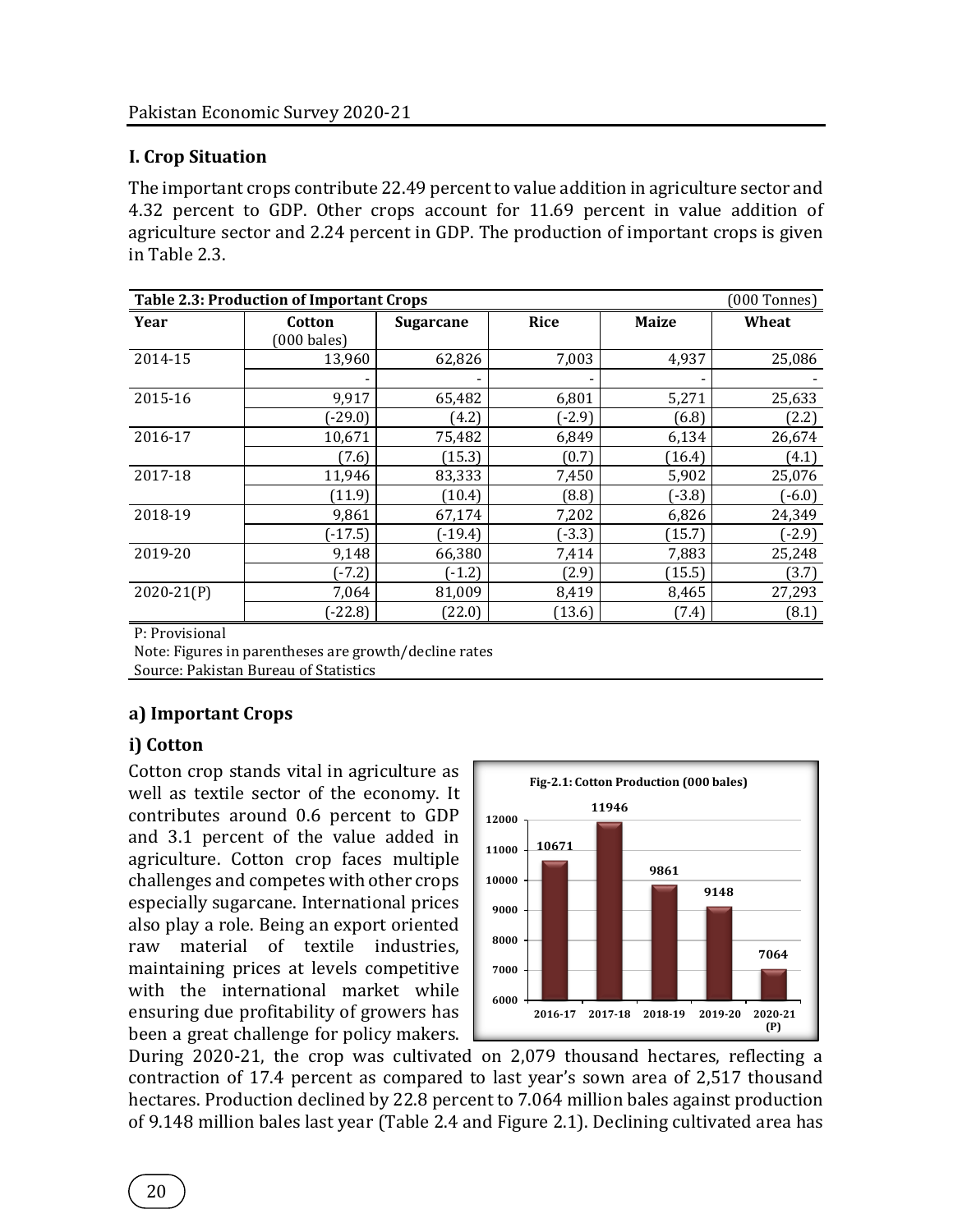| Table 2.4: Area, Production and Yield of Cotton |                           |          |               |          |           |          |  |  |  |  |
|-------------------------------------------------|---------------------------|----------|---------------|----------|-----------|----------|--|--|--|--|
| Year                                            | <b>Production</b><br>Area |          |               | Yield    |           |          |  |  |  |  |
|                                                 | (000 Hectare)             | % Change | $(000$ Bales) | % Change | (Kgs/Hec) | % Change |  |  |  |  |
| 2016-17                                         | 2,489                     |          | 10,671        |          | 729       |          |  |  |  |  |
| 2017-18                                         | 2,700                     | 8.5      | 11,946        | 11.9     | 753       | 3.3      |  |  |  |  |
| 2018-19                                         | 2,373                     | $-12.1$  | 9,861         | $-17.5$  | 707       | $-6.1$   |  |  |  |  |
| 2019-20                                         | 2,517                     | 6.1      | 9,148         | $-7.2$   | 618       | $-12.6$  |  |  |  |  |
| $2020 - 21(P)$                                  | 2,079                     | $-17.4$  | 7.064         | $-22.8$  | 578       | $-6.5$   |  |  |  |  |
| <b>D</b> . Provisional                          |                           |          |               |          |           |          |  |  |  |  |

reduced production as the crop has lost its competitiveness relative to other major crops, in particular sugarcane.

P: Provisional

Source: Pakistan Bureau of Statistics

#### **Box Item-II : Cotton Crop: Challenges and Way Forward**

Pakistan, a major producer of cotton (ranked 5<sup>th</sup>, ICAC), is facing a significant decline in major varieties of cotton crop production due to multiple challenges. Acreage of cotton crop is shrinking due to non-profitability of the crop as compared to maize, paddy and sugarcane. Other factors contributing to the decline are i) biotic stresses of white fly and pink bollworm, ii) abiotic stresses like climate change, heat stresses and extreme rainfalls iii) poor agricultural practices and unnecessary use of pesticides. A high cost of inputs including fertilizers, pesticides and seeds is another area of concern. There is lack of early generation seed and research progression is inadequate for development of new varieties which can withstand pests, diseases, and climatic stresses. Research experts suggest that cotton zoning is indispensable to revive the crop. Such zoning coupled with fixation of minimum indicative or intervention price, timely issuance of subsidies and improved extension services for awareness of farmers are essential for revival of cotton production.

A ray of hope in this regard is a fact that government institutions are gearing up to boost production of the strategic crop which involves livelihood of millions of farmers and related industries. To start with, M/o NFS&R has initiated an "Agriculture Transformation Plan" including amending relevant laws to fast track release of new cotton varieties with novel technologies. Track and traceability of quality certified seed to farmers has also been initiated so that the impact of interventions can translate at farm level. Work is also in progress to weeding out inactive companies involved in cotton seed business and action against sale of substandard seeds is being taken. Pakistan Central Cotton Committee, established for developing, improving, growing and marketing of cotton, may also be reinstated. Emphasis is also being laid on use of Pink Bollworm (PB) ropes for biological control of cotton pests. The government is also exploring avenues for growing cotton in Balochistan and Khyber Pakhtunkhwa where pest pressure is low and cotton yields are reportedly higher than traditional areas of Punjab and Sindh. Moreover, organic cotton farming has also been started in Balochistan. All efforts are being made for timely issuance of subsidy for pesticides, seeds and fertilizers through Kissan cards. For Kharif 2021, certified cotton seed availability is 43,525 MT, highest in the past four years.

Source: Ministry of National Food Security & Research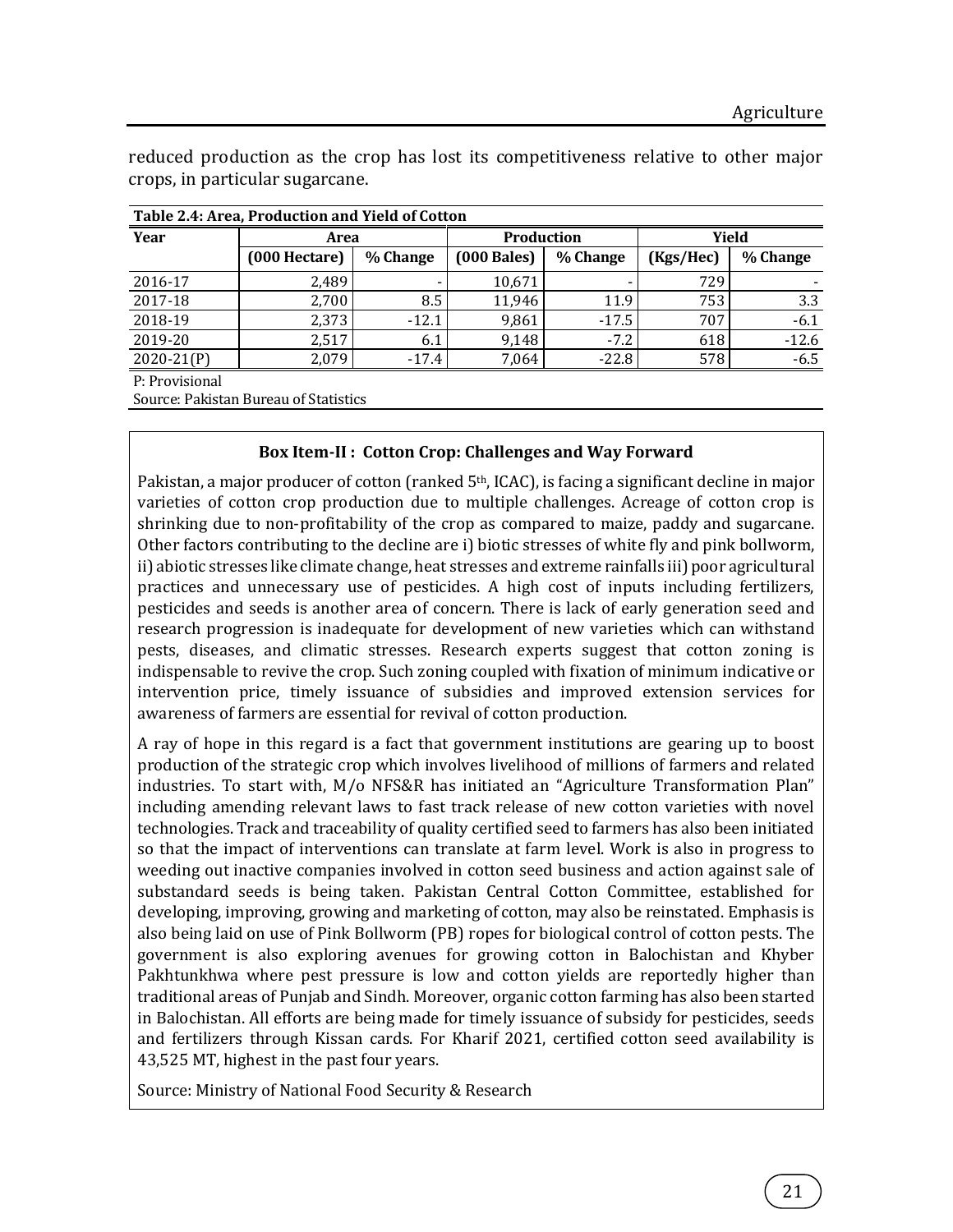## **ii) Sugarcane**

Sugarcane is a high value cash crop of Pakistan and is of great significance for sugar related industries, second largest agro-industry sector after textile. Its production accounts for 3.4 percent in agriculture's value addition and 0.7 percent in GDP. During 2020-21, the crop was cultivated on 1,165 thousand hectares, an increase of 12.0 percent compared to last year's sown area of 1,040 thousand hectares. Production increased by 22.0 percent to 81.009 million tonnes against 66.380 million last year. The crop



experienced a significant increase in area under cultivation and yield. It was mainly due to favourable weather conditions, better management, timely availability of quality inputs and higher economic returns. The area, production and yield of sugarcane during the last five years are given in Table 2.5 and Figure 2.2.

| Year                                                    | Area              |          | <b>Production</b> |          | Yield      |          |
|---------------------------------------------------------|-------------------|----------|-------------------|----------|------------|----------|
|                                                         | (000)<br>Hectare) | % Change | (000)<br>Tonnes)  | % Change | (Kgs/Hec.) | % Change |
| 2016-17                                                 | 1,218             |          | 75,482            |          | 61,972     |          |
| 2017-18                                                 | 1,342             | 10.2     | 83,333            | 10.4     | 62,096     | 0.2      |
| 2018-19                                                 | 1,102             | $-17.9$  | 67,174            | $-19.4$  | 60,956     | $-1.8$   |
| 2019-20                                                 | 1,040             | $-5.6$   | 66,380            | $-1.2$   | 63,827     | 4.7      |
| $2020-21(P)$                                            | 1,165             | 12.0     | 81,009            | 22.0     | 69,536     | 8.9      |
| P: Provisional<br>Source: Pakistan Bureau of Statistics |                   |          |                   |          |            |          |

**iii) Rice**

Rice is an important food as well as cash crop. It is the second main staple food crop after wheat and the second major exportable commodity after cotton. It contributes 3.5 percent of value added in agriculture and 0.7 percent in GDP. Rice production comprises of basmati (fine) and coarse types. During the last few years, production of coarse types is increasing. During 2020-21, the crop was cultivated on 3,335 thousand hectares, reflecting an increase 9.9 percent as compared to last year's sown area of



3,034 thousand hectares. The current year witnessed a record production growth of 13.6 percent to 8.419 million tonnes against 7.414 million tonnes last year. This was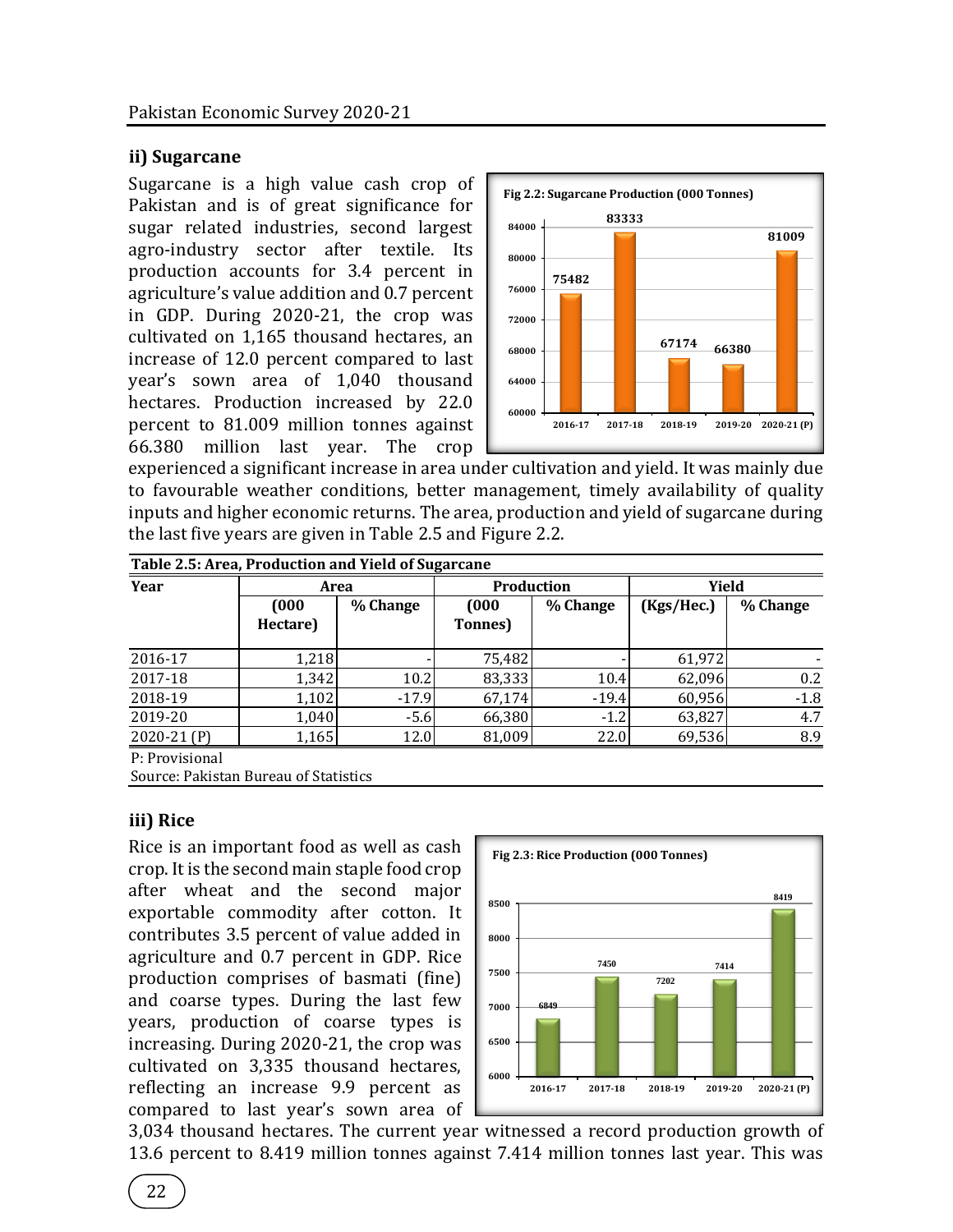essentially due to rising unit prices and higher demand for the country's rice in export markets. The area, production and yield of rice during the last five years are shown in Table 2.6 and Figure 2.3.

|                | Table 2.6: Area, Production and Yield of Rice |          |                 |                          |            |          |  |  |  |
|----------------|-----------------------------------------------|----------|-----------------|--------------------------|------------|----------|--|--|--|
| Year           | Area                                          |          |                 | <b>Production</b>        |            | Yield    |  |  |  |
|                | <b>COOO</b>                                   | % Change | (000)           | % Change                 | (Kgs/Hec.) | % Change |  |  |  |
|                | Hectare)                                      |          | <b>Tonnes</b> ) |                          |            |          |  |  |  |
| 2016-17        | 2,724                                         |          | 6,849           | $\overline{\phantom{0}}$ | 2,514      |          |  |  |  |
| 2017-18        | 2,901                                         | 6.5      | 7,450           | 8.8                      | 2,568      | 2.1      |  |  |  |
| 2018-19        | 2,810                                         | $-3.1$   | 7,202           | $-3.3$                   | 2,563      | $-0.2$   |  |  |  |
| 2019-20        | 3,034                                         | 8.0      | 7.414           | 2.9                      | 2.444      | $-4.6$   |  |  |  |
| $2020 - 21(P)$ | 3,335                                         | 9.9      | 8,419           | 13.6                     | 2,524      | 3.3      |  |  |  |
| D. Provisional |                                               |          |                 |                          |            |          |  |  |  |

P: Provisional

Source: Pakistan Bureau of Statistics

## **iv) Wheat**

Wheat is Pakistan's main staple crop and, therefore, essential for the food security of the country. It accounts for 9.2 percent of the value added in agriculture and 1.8 percent of the GDP. Self-sufficiency in wheat has been a core objective of every government. During 2020-21, area under cultivation increased by 4.2 percent to 9,178 thousand hectares over last year's sown area of 8,805 thousand hectares. Wheat crop recorded historic high production of 27.293 million tonnes showing an increase of 8.1 percent over



25.248 million tonnes production of last year. This was primarily due to the increase in cultivated area, along with the shift of policies towards supporting wheat crop through increase in MSP for the crop. The MSP in 2020-21 increased from Rs 1,400 to Rs 1,800 per 40 Kg, a 29 percent hike. The position over the last five years is given in Table 2.7 and Figure 2.4.

| Table 2.7: Area, Production and Yield of Wheat |                                       |                    |                 |          |             |          |  |  |
|------------------------------------------------|---------------------------------------|--------------------|-----------------|----------|-------------|----------|--|--|
| Year                                           |                                       | Production<br>Area |                 |          |             | Yield    |  |  |
|                                                | (000)                                 | % Change           | (000)           | % Change | (Kgs /Hec.) | % Change |  |  |
|                                                | Hectares)                             |                    | <b>Tonnes</b> ) |          |             |          |  |  |
| 2016-17                                        | 8,972                                 |                    | 26,674          |          | 2,973       |          |  |  |
| 2017-18                                        | 8,797                                 | $-1.9$             | 25,076          | $-6.0$   | 2,851       | $-4.1$   |  |  |
| 2018-19                                        | 8,678                                 | $-1.4$             | 24,349          | $-2.9$   | 2,806       | $-1.6$   |  |  |
| 2019-20                                        | 8,805                                 | $1.5\,$            | 25,248          | 3.7      | 2,867       | 2.2      |  |  |
| $2020-21(P)$                                   | 9,178                                 | 4.2                | 27,293          | 8.1      | 2,974       | 3.7      |  |  |
| P: Provisional                                 |                                       |                    |                 |          |             |          |  |  |
|                                                | Source: Pakistan Bureau of Statistics |                    |                 |          |             |          |  |  |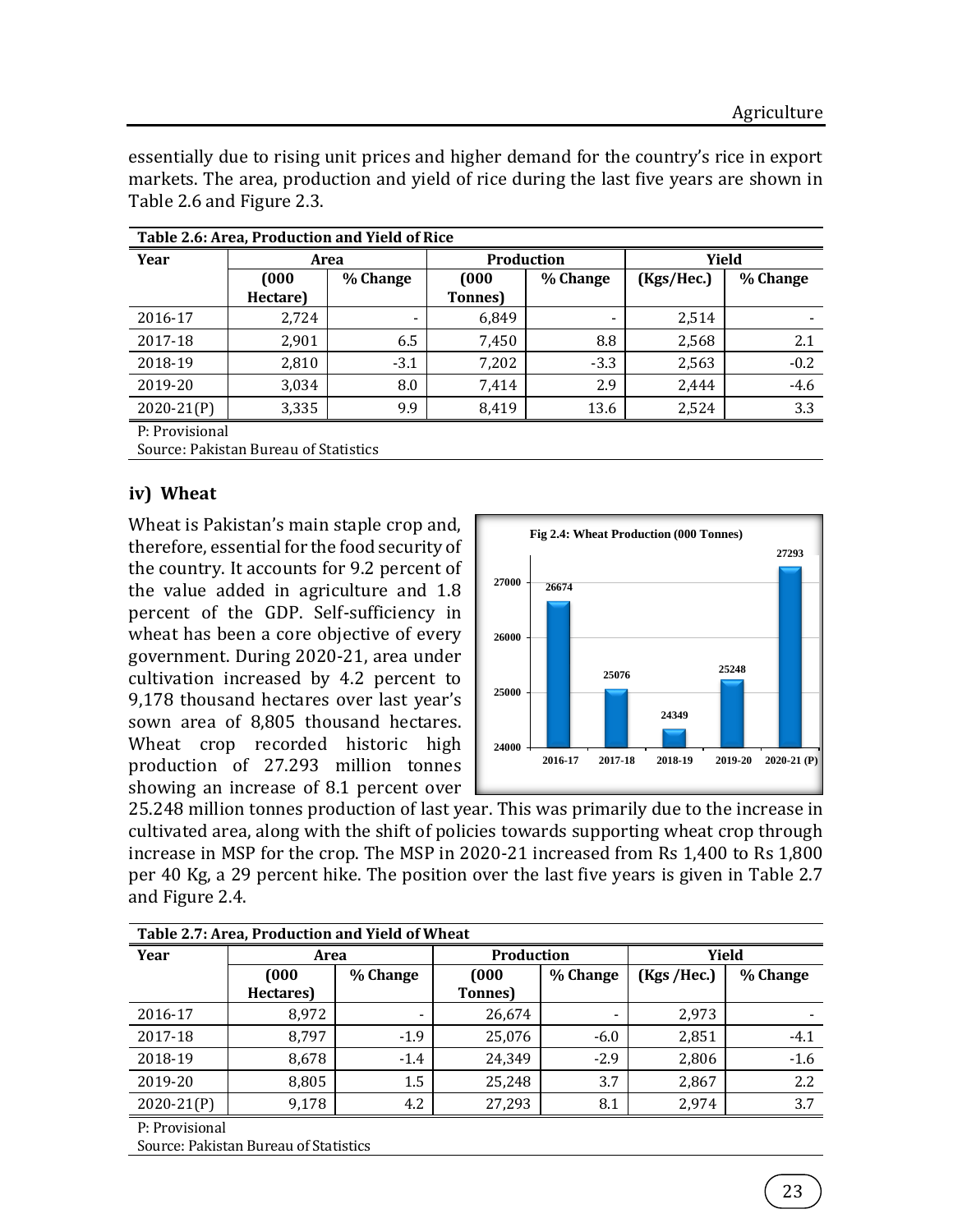## **v) Maize**

Maize is the third important cereal crop of Pakistan after wheat and rice. It contributes 3.4 percent to the value added in agriculture and 0.6 percent to GDP. Maize is cultivated as a multipurpose crop for food, feed and fodder. While human consumption is declining, its utilization in feed and wet milling industry is growing at a fast pace. During 2020-21,

maize was cultivated on an area of 1,418 thousand hectares reflecting an increase of 1.0 percent over last year's 1,404 thousand hectares. Its production increased by 7.4 percent to 8.465 million tonnes compared to last year's production of 7.883 million tonnes. The production increase was largely due to increase in area, availability of improved variety of seed, and better economic returns. Last five years position is presented in Table 2.8 and Figure 2.5.



| Table 2.8: Area, Production and Yield of Maize |                                       |          |                 |                          |             |          |  |  |
|------------------------------------------------|---------------------------------------|----------|-----------------|--------------------------|-------------|----------|--|--|
| Year                                           | Area                                  |          | Production      |                          |             | Yield    |  |  |
|                                                | (000)                                 | % Change | (000)           | % Change                 | (Kgs /Hec.) | % Change |  |  |
|                                                | Hectares)                             |          | <b>Tonnes</b> ) |                          |             |          |  |  |
| 2016-17                                        | 1,348                                 |          | 6,134           | $\overline{\phantom{0}}$ | 4,550       |          |  |  |
| 2017-18                                        | 1,251                                 | $-7.2$   | 5,902           | $-3.8$                   | 4,718       | 3.7      |  |  |
| 2018-19                                        | 1,374                                 | 9.8      | 6,826           | 15.7                     | 4,968       | 5.3      |  |  |
| 2019-20                                        | 1,404                                 | 2.2      | 7,883           | 15.5                     | 5,615       | 13.0     |  |  |
| 2020-21 (P)                                    | 1,418                                 | 1.0      | 8,465           | 7.4                      | 5,970       | 6.3      |  |  |
| P: Provisional                                 |                                       |          |                 |                          |             |          |  |  |
|                                                | Source: Pakistan Bureau of Statistics |          |                 |                          |             |          |  |  |

# **b) Other Crops**

During 2020-21, Gram production declined by 47.6 percent to 266 thousand tonnes on account of decline in area, yield and unfavourable weather conditions. The production of Bajra and Jowar also witnessed a decrease of 30.7 percent and 20.0 percent respectively due to a decrease in area under cultivation. The production of Barley, Rapeseed & Mustard and Tobacco remained at the last year production level. The area and production of other crops are given in Table 2.9.

| Table 2.9: Area and Production of Other Kharif and Rabi Crops |                        |                              |                        |                              |                              |  |  |  |  |  |
|---------------------------------------------------------------|------------------------|------------------------------|------------------------|------------------------------|------------------------------|--|--|--|--|--|
| Crops                                                         | 2019-20                |                              | $2020 - 21(P)$         | % Change in                  |                              |  |  |  |  |  |
|                                                               | Area<br>(000 Hectares) | Production<br>$(000$ Tonnes) | Area<br>(000 Hectares) | Production<br>$(000$ Tonnes) | production over<br>Last year |  |  |  |  |  |
| Bajra                                                         | 522                    | 384                          | 350                    | 266                          | $-30.7$                      |  |  |  |  |  |
| Jowar                                                         | 199                    | 120                          | 126                    | 96                           | $-20.0$                      |  |  |  |  |  |
| Gram                                                          | 944                    | 498                          | 873                    | 261                          | $-47.6$                      |  |  |  |  |  |
| Barley                                                        | 49                     | 47                           | 41                     | 47                           |                              |  |  |  |  |  |
| Rapeseed & Mustard                                            | 353                    | 488                          | 222                    | 488                          |                              |  |  |  |  |  |
| Tobacco                                                       | 51                     | 133                          | 51                     | 133                          |                              |  |  |  |  |  |

P: Provisional

Source: Pakistan Bureau of Statistics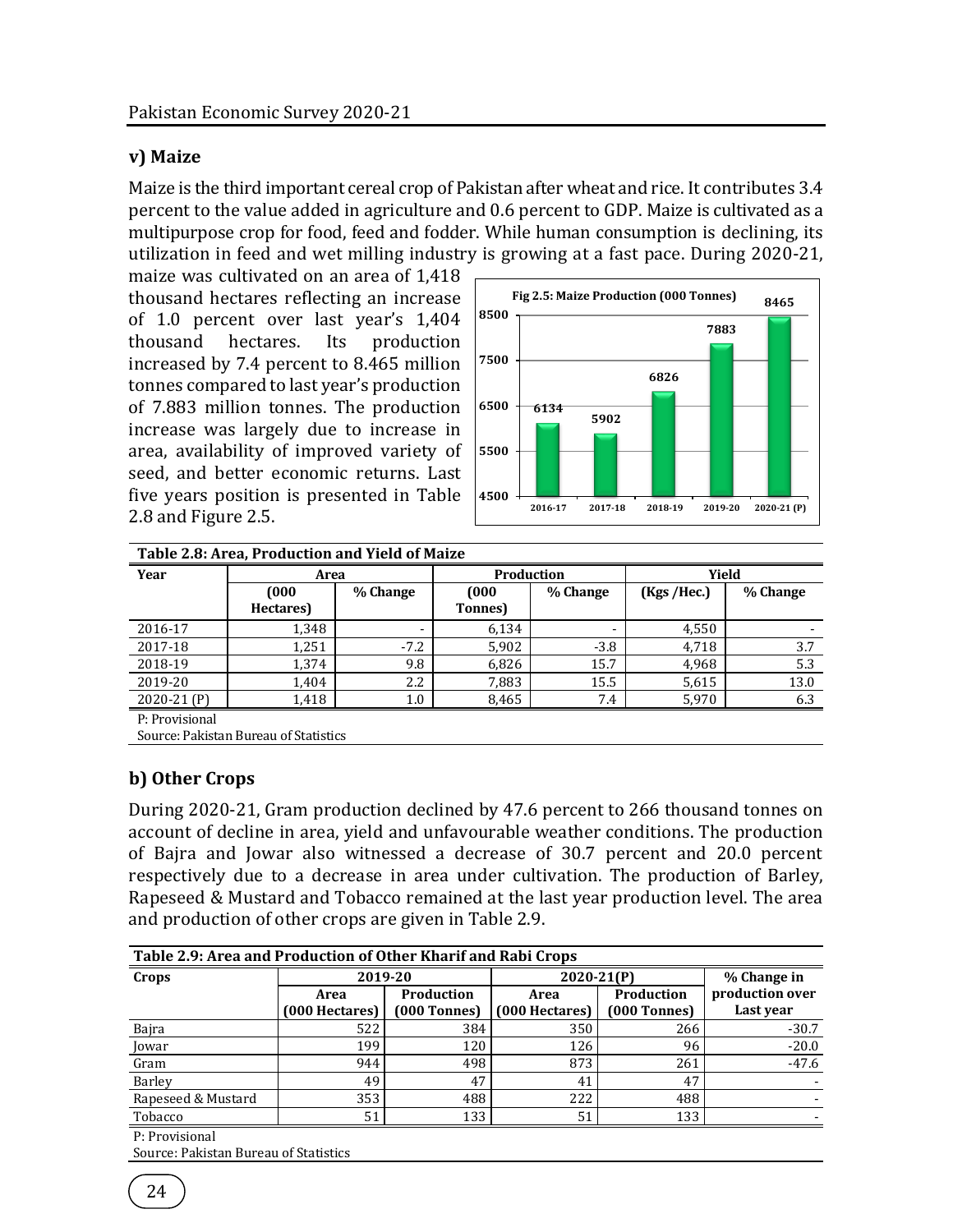During 2020-21, the production of Moong, Mash and Potato increased by 62.4, 7.7 and 2.8 percent respectively, as compared to the corresponding period of last year. However, the production of Chillies and Onion decreased by 26.7, 1.1 percent respectively, while production of Masoor remained same over last year. The area and production of other crops are given in Table 2.10.

| Table 2.10: Area and Production of Other Crops |                        |                            |                        |                            |                              |  |  |  |  |
|------------------------------------------------|------------------------|----------------------------|------------------------|----------------------------|------------------------------|--|--|--|--|
| Crops                                          | 2019-20                |                            |                        | 2020-21 <sub>(P)</sub>     |                              |  |  |  |  |
|                                                | Area<br>(000 Hectares) | Production<br>[000 Tonnes] | Area<br>(000 Hectares) | Production<br>[000 Tonnes] | production<br>over Last year |  |  |  |  |
| Masoor                                         | 9.5                    | 4.9                        | 6.5                    | 4.9                        |                              |  |  |  |  |
| Moong                                          | 172.9                  | 125.9                      | 231.1                  | 204.5                      | 62.4                         |  |  |  |  |
| Mash                                           | 13.9                   | 6.5                        | 11.0                   | 7.0                        | 7.7                          |  |  |  |  |
| Potato                                         | 185.4                  | 4,552.7                    | 234.4                  | 4,681.0                    | 2.8                          |  |  |  |  |
| Onion                                          | 148.2                  | 2,122.0                    | 153.8                  | 2,099.6                    | $-1.1$                       |  |  |  |  |
| Chillies                                       | 60.8                   | 141.5                      | 45.7                   | 103.7                      | $-26.7$                      |  |  |  |  |
| P: Provisional                                 |                        |                            |                        |                            |                              |  |  |  |  |

**Table 2.10: Area and Production of Other Crops**

Source: Pakistan Bureau of Statistics

## **i) Oilseeds**

During FY2021 (July-March), 2.917 million tonnes of edible oil of value Rs 574.199 billion (US\$ 3.419 billion) was imported. Local production of edible oil during this period is provisionally estimated at 0.374 million tonnes. Total availability of edible oil from all sources is estimated at 3.291 million tonnes. The area and production of oilseed crops is given in Table 2.11.

| Table 2.11: Area and Production of Major Oilseed Crops<br>(000 Tonnes) |                                                       |       |                 |                                       |            |                          |  |  |
|------------------------------------------------------------------------|-------------------------------------------------------|-------|-----------------|---------------------------------------|------------|--------------------------|--|--|
| Crops                                                                  |                                                       |       | 2019-20         |                                       |            | 2020-21 (July-March) (P) |  |  |
|                                                                        | Area                                                  |       | Production      | Area                                  | Production |                          |  |  |
|                                                                        | $(000 \text{ A} \text{c} \text{r} \text{e} \text{s})$ | Seed  | 0 <sub>il</sub> | $(000 \text{ A} \text{c} \text{res})$ | Seed       | 0il                      |  |  |
| Cottonseed                                                             | 6.243                                                 | 2.342 | 281             | 5,137                                 | 1,782      | 214                      |  |  |
| Rapeseed & Mustard                                                     | 984                                                   | 561   | 179             | 608                                   | 338        | 108                      |  |  |
| Sunflower                                                              | 250                                                   | 146   | 55              | 151                                   | 87         | 33                       |  |  |
| Canola                                                                 | 125                                                   | 78    | 30              | 77 <sub>1</sub>                       | 49         | 19                       |  |  |
| <b>Total</b>                                                           | 7,602                                                 | 3,127 | 545             | 5,973                                 | 2,256      | 374                      |  |  |
| P: Provisional                                                         |                                                       |       |                 |                                       |            |                          |  |  |

Source: Pakistan Oilseed Development Board (PODB), Pakistan Bureau of Statistics

For promotion of oilseed crops, PODB, Ministry of National Food Security & Research (MNFS&R) is executing a mega project "National Oilseed Enhancement Programme" with a total cost of Rs 10.964 billion under the National Agriculture Emergency Programme. Under this programme, a subsidy of Rs 5,000 per acre for seed/inputs for canola, sunflower and sesame and 50 percent on purchase of oilseed machineries is being provided to oilseed growers.

#### **II. Farm Inputs**

## **i) Fertilizer**

Pakistan meets around 84 percent of its fertilizer requirement through local production while the remaining is met through imports.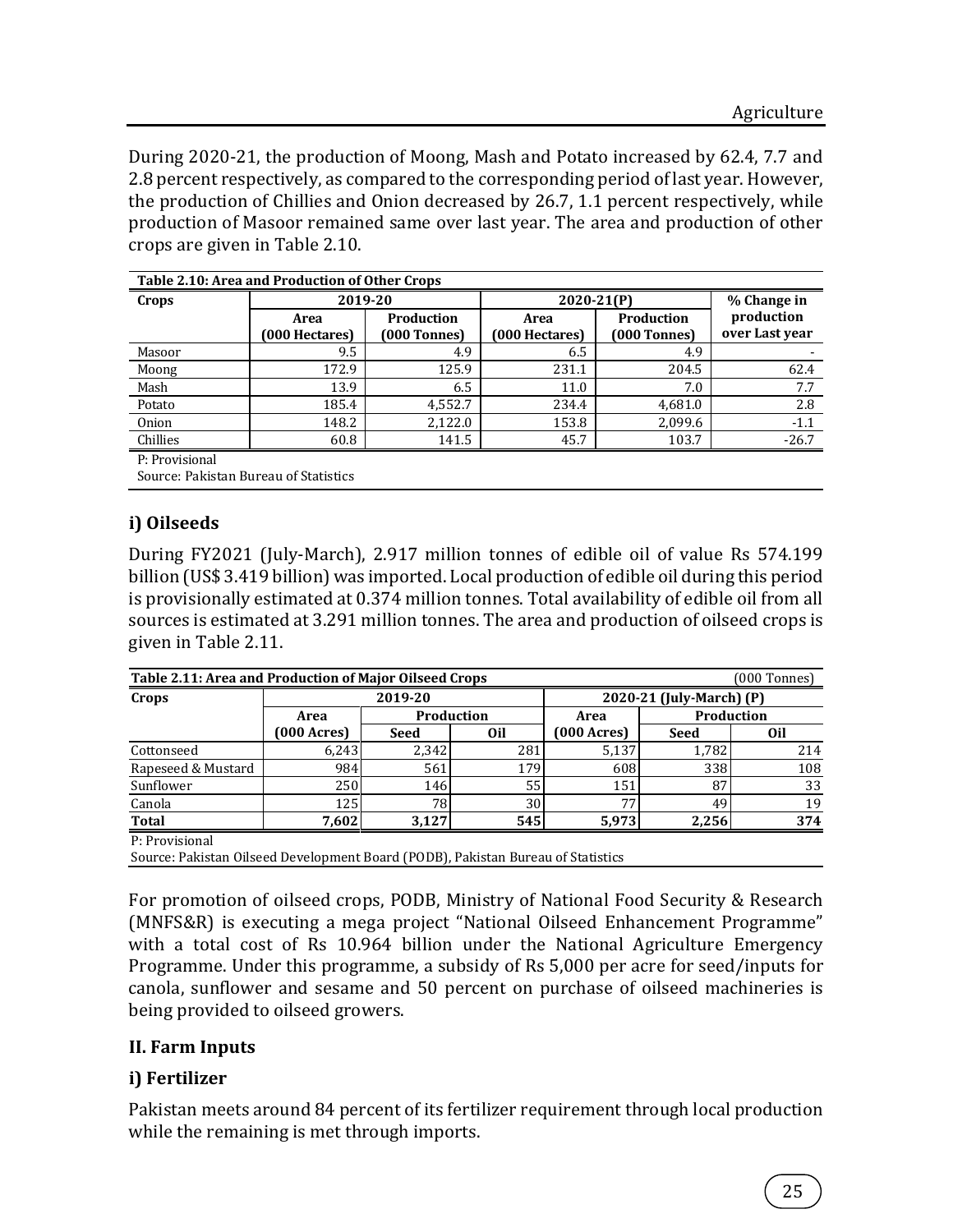Domestic production of fertilizers during FY2021 (July-March) increased by 5.9 percent over the same period of previous year. This increase was mainly due to the supply of gas to Pak Arab Fertilizer from Mari Petroleum Company Limited. The imported supply of fertilizer decreased by 20.1 percent, while the total availability of fertilizer increased slightly by 0.3 percent during the period. There was an upsurge in total offtake of fertilizer nutrients by 15.2 percent. Nitrogen offtake witnessed an upward trend of 13.2 percent, phosphate of 20.0 percent and potash of 39.3 percent during FY2021 (July-March). One of the major reasons for the healthy growth in fertilizer usage was the increase in support price of wheat. Price of urea decreased by 12 percent while DAP increased by 12.2 percent. As a result of a reduction of Gas Infrastructure Development Cess (GIDC) to Rs 5/MMBTU, the cost of urea decreased by Rs 398 per bag with effect from 28th January, 2020. Following are the different types of subsidies provided by the government during FY2021.

- $\blacktriangleright$  Subsidy in the form of cheap natural gas used as feed for fertilizer production (Rs 865 per bag of urea as per fuel and feed price difference)
- Subsidized LNG for production of urea from Fatimafert and Agritech (Rs 479 per bag)
- Cash subsidy by Government of Punjab for phosphate and potash fertilizer (Rs 500 per bag of DAP and SOP and equivalent for other phosphate and potash fertilizers based on percent nutrient content)

Total availability of urea during Kharif 2020 was 3,695 thousand tonnes, comprising of 591 thousand tonnes of opening inventory and 3,104 thousand tonnes of domestic production (Table 2.12). Urea offtake was about 3,188 thousand tonnes, leaving an inventory of 473 thousand tonnes for Rabi 2020-21. Availability of DAP was 1,456 thousand tonnes comprising of 500 thousand tonnes of opening inventory, 547 thousand tonnes of imported supplies and 409 thousand tonnes of local production. DAP offtake was 1,162 thousand tonnes leaving an inventory of 297 thousand tonnes for the upcoming Rabi 2020-21.

Rabi 2020-21 started with an opening balance of 473 thousand tonnes of urea (Table 2.12). Domestic production during Rabi 2020-21 would be 3,017 thousand tonnes. Urea offtake during current Rabi 2020-21 was 3,220 thousand tonnes, against 3,490 thousand tonnes of total availability, leaving a closing balance of 304 thousand tonnes for next season. DAP availability during Rabi 2020-21 is estimated at about 1,162 thousand tonnes, which includes 297 thousand tonnes of opening inventory, 518 thousand tonnes of imported supplies and domestic production of 347 thousand tonnes. Offtake of DAP during Rabi season will be about 1,059 thousand tonnes, leaving a balance of 101 thousand tonnes for next season.

The total availability of urea during Kharif 2021 will be about 3,536 thousand tonnes comprising of 304 thousand tonnes of opening balance and 3,232 thousand tonnes of domestic production (Table 2.12). Urea offtake is expected to be around 3,033 thousand tonnes, reflecting closing balance of 503 thousand tonnes. The total availability of DAP will be 566 thousand tonnes against expected offtake of 1,012 thousand tonnes. Supply and demand gap will be filled through imported supplies by the private sector.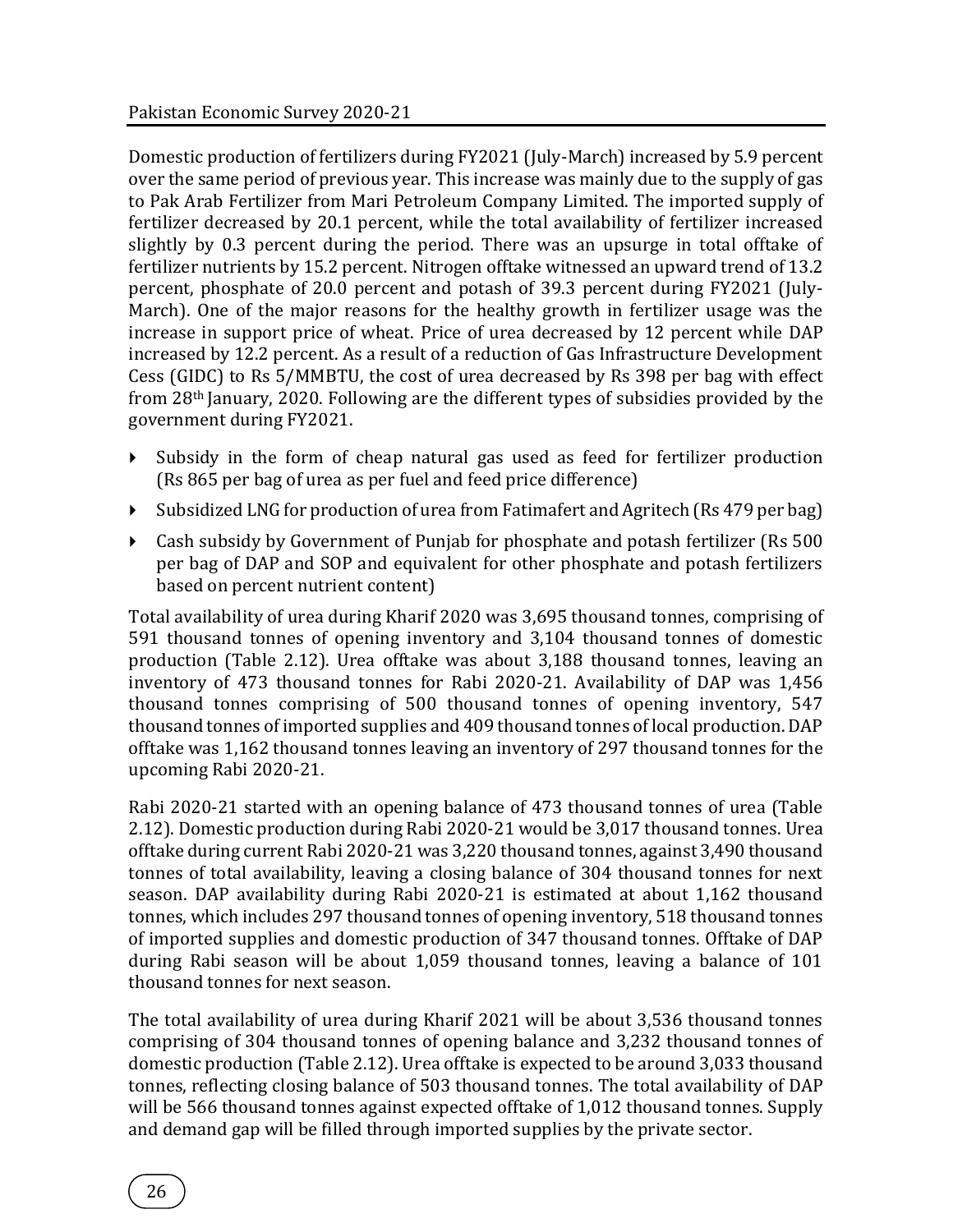| <b>Table 2.12: Fertilizer Supply Demand Situation</b><br>(000 Tonnes) |            |                                     |                 |                                      |                        |  |  |  |  |
|-----------------------------------------------------------------------|------------|-------------------------------------|-----------------|--------------------------------------|------------------------|--|--|--|--|
|                                                                       |            |                                     |                 |                                      | Kharif (Apr-Sep) 2021* |  |  |  |  |
| Urea                                                                  | <b>DAP</b> | Urea                                | <b>DAP</b>      | Urea                                 | <b>DAP</b>             |  |  |  |  |
|                                                                       |            |                                     |                 |                                      |                        |  |  |  |  |
|                                                                       |            |                                     |                 |                                      | 101                    |  |  |  |  |
|                                                                       |            |                                     |                 |                                      | 45                     |  |  |  |  |
| 3,104                                                                 | 409        | 3,017                               | 347             | 3,232                                | 420                    |  |  |  |  |
| 3,695                                                                 | 1,456      | 3,490                               | 1,162           | 3,536                                | 566                    |  |  |  |  |
| 3,188                                                                 | 1,162      | 3,220                               | 1,059           | 3,033                                | 1,012                  |  |  |  |  |
| $-34$                                                                 | 3          | 34                                  | $-2$            | 0                                    |                        |  |  |  |  |
| 473                                                                   | 297        | 304                                 | 101             | 503                                  | $-446$                 |  |  |  |  |
|                                                                       | 591        | Kharif (Apr-Sep) 2020<br>500<br>547 | 473<br>$\theta$ | Rabi (Oct-Mar) 2020-21<br>297<br>518 | 304                    |  |  |  |  |

timafert and Agritech will remain operational for Source: National Fertilizer Development Centre

# **ii) Improved Seed**

Seed is a basic input for agriculture sector and has a leading role in enhancing agricultural productivity. To improve the availability of quality seed to the farmers of Pakistan, there is a need to revitalize research and development and adopt international best practices in line with the requirements of the domestic and global markets.

#### **Seed Sector Reforms**

## **1. Seed (Business Regulation) Rules, 2016**

Upon recommendations of the Agriculture Transformation Plan approved by the Prime Minister, Seed (Business Regulation) Rules, 2016 and Seed (Regulation) Rules, 1987 have been amended. MNFS&R has revised the criteria for induction, performance evaluation and cancellation of seed companies. Strict verifications have been put in place with the consent of the breeder/institute to provide source of seed material for multiplication by the company.

- Procedure for approval has been revised i.e., Working Group replaced with the Seed Business Regulation Committee
- Separate requirements for local seed producers, importers and exporters have been delineated
- Technical parameters for each set of company have been clearly defined
- Mandatory local seed production for importing companies has been made a precondition
- **Performance bonds submission by the candidate company has been proposed**
- Conditions for cancellation of companies have been clearly mentioned

## **2. Seed (Registration) Rules, 1987**

Upon recommendations in the Agriculture Transformation Plan approved by the Prime Minister, Seed (Registration) Rules, 1987 have been amended. Through these rules, provision has been made for rapid multiplication of seed of unique new varieties after completion of 1st year DUS (distinctness, uniformity, stability) and NUYT (National Uniform Yield Trials) upon joint recommendation of Federal Seed Certification & Registration Department (FSC&RD) and PARC. Such varieties must satisfy the criteria of novelty, high yield, and pest/disease resistance.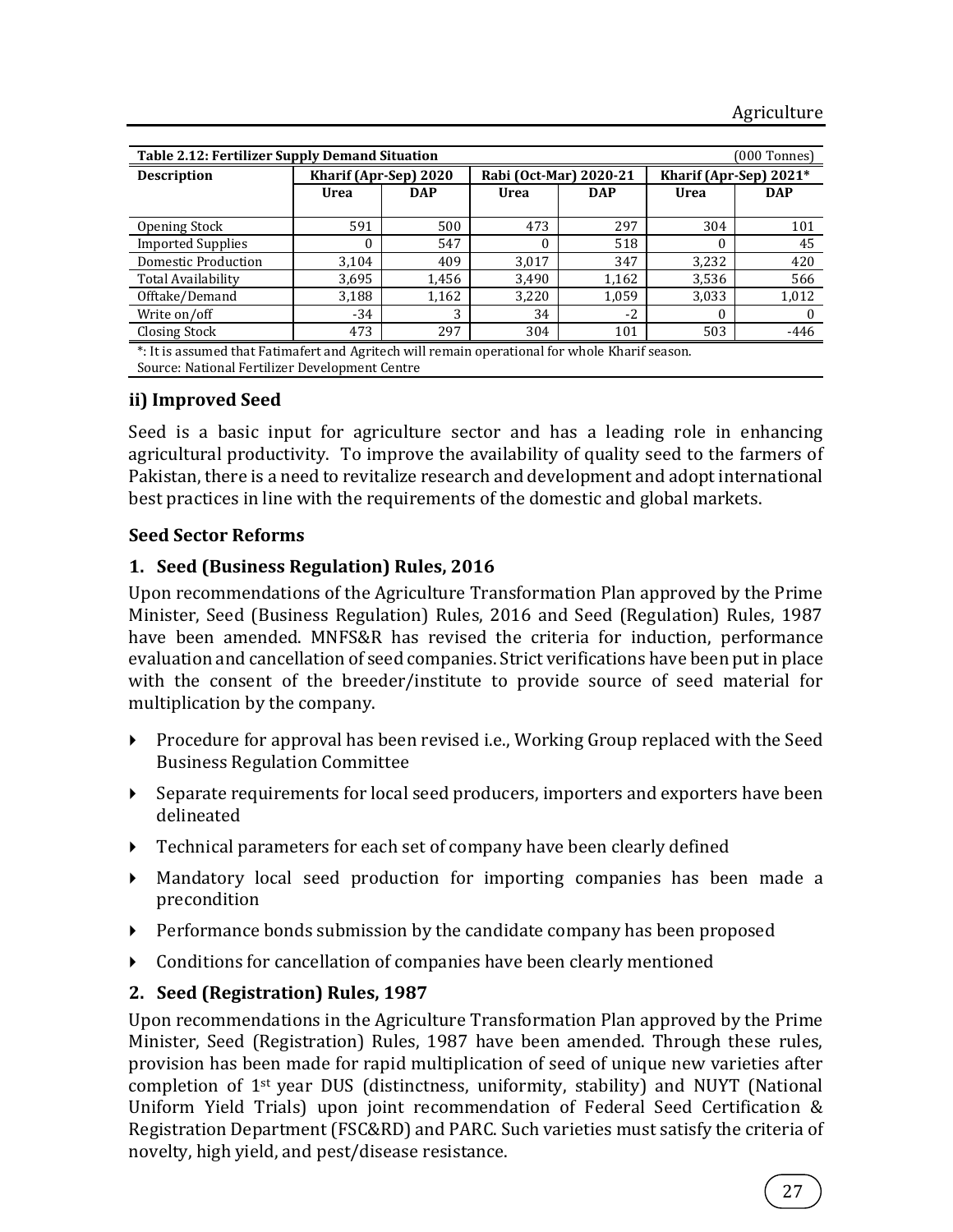# **3. Establishing a System of Consumer Traceability for Seed Authenticity**

MNFS&R with the help of National Telecommunication Corporation (NTC) is in the process of establishing a system of track and traceability of seed produced by seed companies, certified by FSC&RD and sold by seed dealers. In this respect, a system of unique algorithmic labels will be introduced which farmers will be able to verify through SMS. Developing a Seed Information Management System for FSC&RD is also part of the interventions which will be a step forward in transforming manual data recording to digitize FSC&RD services. This will not only provide access to real time data but will also improve the efficiency and transparency in activities pertaining to seed quality regulation.

## **Track and Traceability of Certified Seed**

FSC&RD in collaboration with provincial extension departments has started track and traceability of certified seed so that the impact of these interventions can be calculated at farm level. In this regard, a unified format has been designed for major crops i.e., wheat, cotton and paddy. A total of 434 companies working on wheat were assessed for seed traceability of 513,519 MT seed, of which data was traced for 361,408 MT i.e. 87.4 percent. Services of 110 companies with respect to wheat seed testing were deferred owing to failure in providing traceability data or huge traceability gaps. The information regarding sale of cotton certified seed to dealers by the seed companies is being shared with provincial extension departments for traceability of certified seed at farmer level.

The area, seed requirement and seed availability during FY2021 (July-March), are given in Table 2.13.

|              | Table 2.13: Area, Seed Requirement and Seed Availability<br>(Metric Tonnes) |                   |               |          |                          |              |  |  |  |
|--------------|-----------------------------------------------------------------------------|-------------------|---------------|----------|--------------------------|--------------|--|--|--|
| Crop         | Sowing                                                                      | <b>Total Seed</b> |               |          | <b>Seed Availability</b> |              |  |  |  |
|              | Area*                                                                       | Requirement       | <b>Public</b> | Private  | Imported                 | <b>Total</b> |  |  |  |
|              | (000 Ha)                                                                    |                   |               |          |                          |              |  |  |  |
| Wheat**      | 8,709                                                                       | 1,075,562         | $\theta$      | $\Omega$ | $\Omega$                 | 647,684      |  |  |  |
| Cotton       | 2,310                                                                       | 39.940            | 425           | 41,584   | $\Omega$                 | 43,525       |  |  |  |
| Paddy        | 2,957                                                                       | 44.148            | 6.406         | 62.201   | 2.988                    | 71.595       |  |  |  |
| Maize        | 1.328                                                                       | 32,802            | 88            | 3.794    | 12.758                   | 16.639       |  |  |  |
| Pulses       | 1,185                                                                       | 42,674            | 1,054         | 2,731    | $\theta$                 | 3,785        |  |  |  |
| Oilseeds     | 830                                                                         | 10.790            | 20            | 1,736    | 710                      | 2,466        |  |  |  |
| Vegetables   | 280                                                                         | 8.400             | 7             | 4.449    | 2,295                    | 6,751        |  |  |  |
| Fodders      | 2.038                                                                       | 61.140            | 2.942         | 18.428   | 21,244                   | 42,614       |  |  |  |
| Potato       | 166                                                                         | 415.000           | $\theta$      | $\Omega$ | 13.841                   | 13.841       |  |  |  |
| <b>Total</b> | 19,803                                                                      | 1,736,161         | 10,968        | 134,923  | 53,835                   | 847,411      |  |  |  |

\*: Area has been decided by the Federal Committee on Agriculture (FCA), MNFS&R.

\*\*: These figures are provisional based upon wheat crop inspection expected yield estimates. Final seed availability figures will be available after testing of seed samples.

Source: Federal Seed Certification & Registration Department

#### **iii) Farm Mechanization**

Farm mechanization is an important element to accelerate growth in agriculture sector and its lack is a main constraint in increasing agricultural productivity. The federal government continued the relief package that allows import of farm machinery and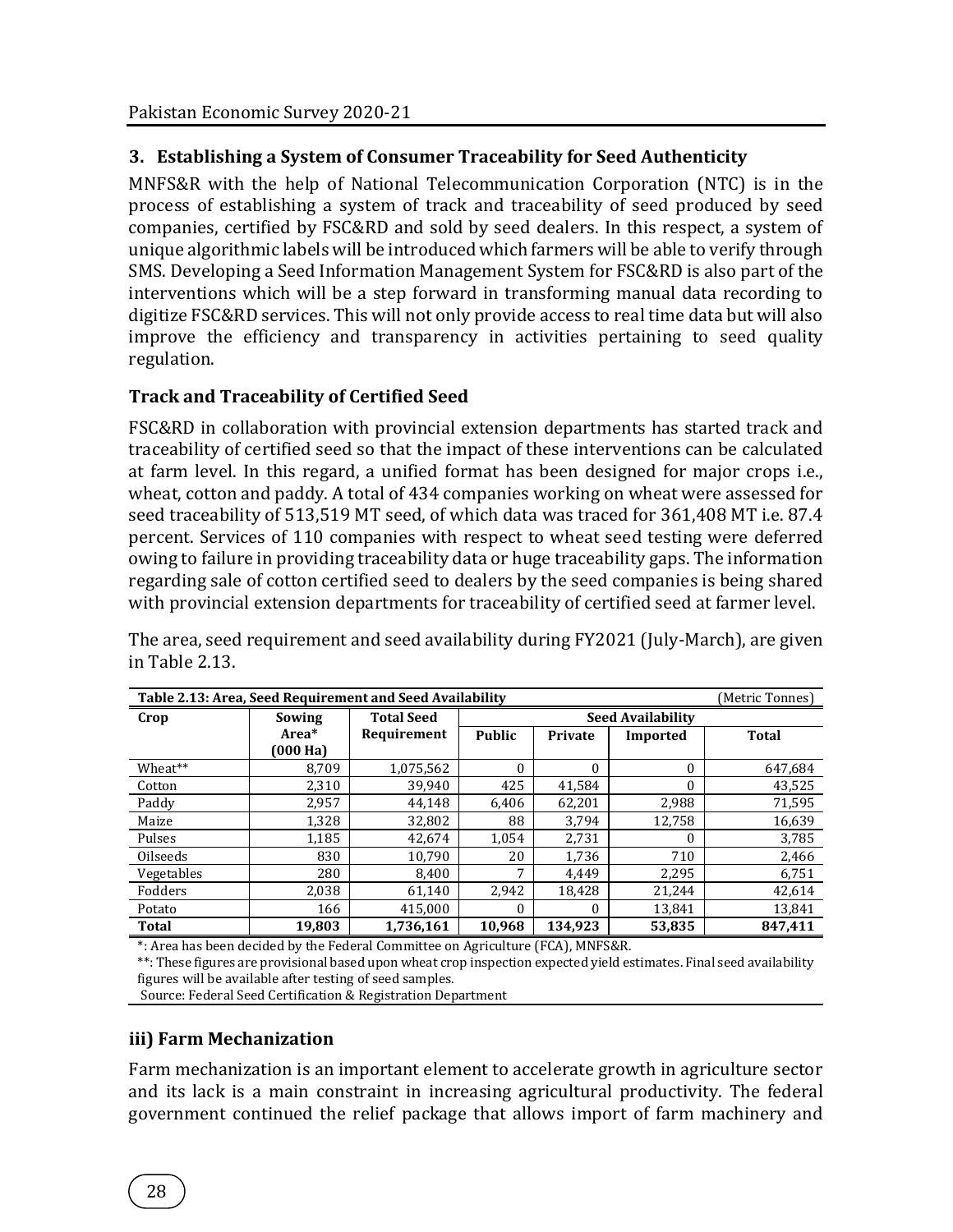equipment at reduced tariff (Custom Duty 0-2 percent and GST 07 percent) to encourage mechanized farming in the country.

The domestic tractor industry has played a significant role in fulfilling the requirements of tractors. The number of operational tractors in the country is around 612,000 resulting in availability of around 0.09 horsepower (HP) per acre against the required power of 1.4 HP per acre. During 2020-21 (July-March), total tractor production was 36,653 compared to 23,266 produced last year, a 57.5 percent increase. The production increase was largely due to an improved liquidity position of farmers. The prices and production of locally manufactured tractors are given in Table 2.14.

| Table 2.14: Prices and Production of Locally Manufactured Tractors 2020-21 (July-March) |              |            |                    |               |               |  |  |
|-----------------------------------------------------------------------------------------|--------------|------------|--------------------|---------------|---------------|--|--|
| <b>Tractors Model-</b>                                                                  | <b>Basic</b> | GST@       | <b>Total Price</b> | <b>Actual</b> | <b>Actual</b> |  |  |
| <b>Horse Power (HP)</b>                                                                 | Price (Rs)   | 05 percent | (Rs)               | Production    | Sale (in      |  |  |
|                                                                                         |              |            |                    | (in Nos.)     | Nos.)         |  |  |
| M/s Al-Ghazi Tractors Limited*                                                          |              |            |                    |               |               |  |  |
| 480-S (55 HP)                                                                           | 900,000      | 45,000     | 945,000            | 2,032         | 1,839         |  |  |
| 480 Power Steering (55 HP)                                                              | 923,000      | 46,150     | 969,150            | 315           | 319           |  |  |
| 480-S Power Steering (55 HP)                                                            | 947,000      | 47,350     | 994,350            | 490           | 450           |  |  |
| Ghazi (65 HP)                                                                           | 1,031,000    | 51,550     | 1,082,550          | 2,855         | 2,296         |  |  |
| Ghazi-WDB (65 HP)                                                                       | 1,040,000    | 52,000     | 1,092,000          | 56            | 54            |  |  |
| 640 (75 HP)                                                                             | 1,373,000    | 68,650     | 1,441,650          | 1,153         | 975           |  |  |
| 640-WDB (75 HP)                                                                         | 1,383,100    | 69,150     | 1,452,150          | 31            | 21            |  |  |
| 640-S (85 HP)                                                                           | 1,402,000    | 70,100     | 1,472,100          | 63            | 63            |  |  |
| 640-S WDB (85 HP)                                                                       | 1,405,000    | 70,250     | 1,475,250          | 15            | 15            |  |  |
| Dabung (85 HP)                                                                          | 1,409,000    | 70,450     | 1,479,450          | 186           | 156           |  |  |
| NH-70-56 4WD (85 HP)                                                                    | 1,885,000    | 94,250     | 1,979,250          |               | 10            |  |  |
| <b>Total</b>                                                                            |              |            |                    | 7,197         | 6,198         |  |  |
| <b>M/s Millat Tractors Limited</b>                                                      |              |            |                    |               |               |  |  |
| MF-240 (50 HP)                                                                          | 950,000      | 47,500     | 997,500            | 2,225         | 2,205         |  |  |
| MF-350 Plus (50 HP)                                                                     | 1,040,000    | 52,000     | 1,092,000          | 2,208         | 2,205         |  |  |
| MF-260 (60 HP)                                                                          | 1,096,000    | 54,800     | 1,150,800          | 2,799         | 2,815         |  |  |
| MF-360 (60 HP)                                                                          | 1,140,000    | 57,000     | 1,197,000          | 2,891         | 3,007         |  |  |
| MF-360 4wd (60 HP)                                                                      | 1,655,000    | 82,750     | 1,737,750          | 2,430         | 2,331         |  |  |
| MF-375 (75 HP)                                                                          | 1,445,000    | 68,850     | 1,517,250          | 3,440         | 2,975         |  |  |
| MF-385 (85 HP)                                                                          | 1,508,000    | 92,450     | 1,583,400          | 3,374         | 3,862         |  |  |
| MF-375 4WD (75 HP)                                                                      | 1,920,000    | 72,500     | 2,016,000          | 2,934         | 3,008         |  |  |
| MF-385 4WD (85 HP)                                                                      | 2,050,000    | 99,950     | 2,152,500          | 3,612         | 3,507         |  |  |
| <b>Total</b>                                                                            |              |            |                    | 25,913        | 25,915        |  |  |
| <b>Grand Total</b>                                                                      |              |            |                    | 33,110        | 32,113        |  |  |
| $*$ , Luly Fohruary                                                                     |              |            |                    |               |               |  |  |

\*: July-February

Source: Tractor Manufacturers, Federal Water Management Cell

## **iv) Irrigation**

During the monsoon season (July-September) 2020, rainfall received at 198.9 mm showing a significant increase of 41.2 percent against the normal average rainfall of 140.9 mm. During post-monsoon season (October-December) 2020, rainfall was recorded at 22.2 mm against the normal average rainfall of 26.4, a decline of 15.9 percent. During winter season (January-March) 2021, rainfall recorded was 40.3 mm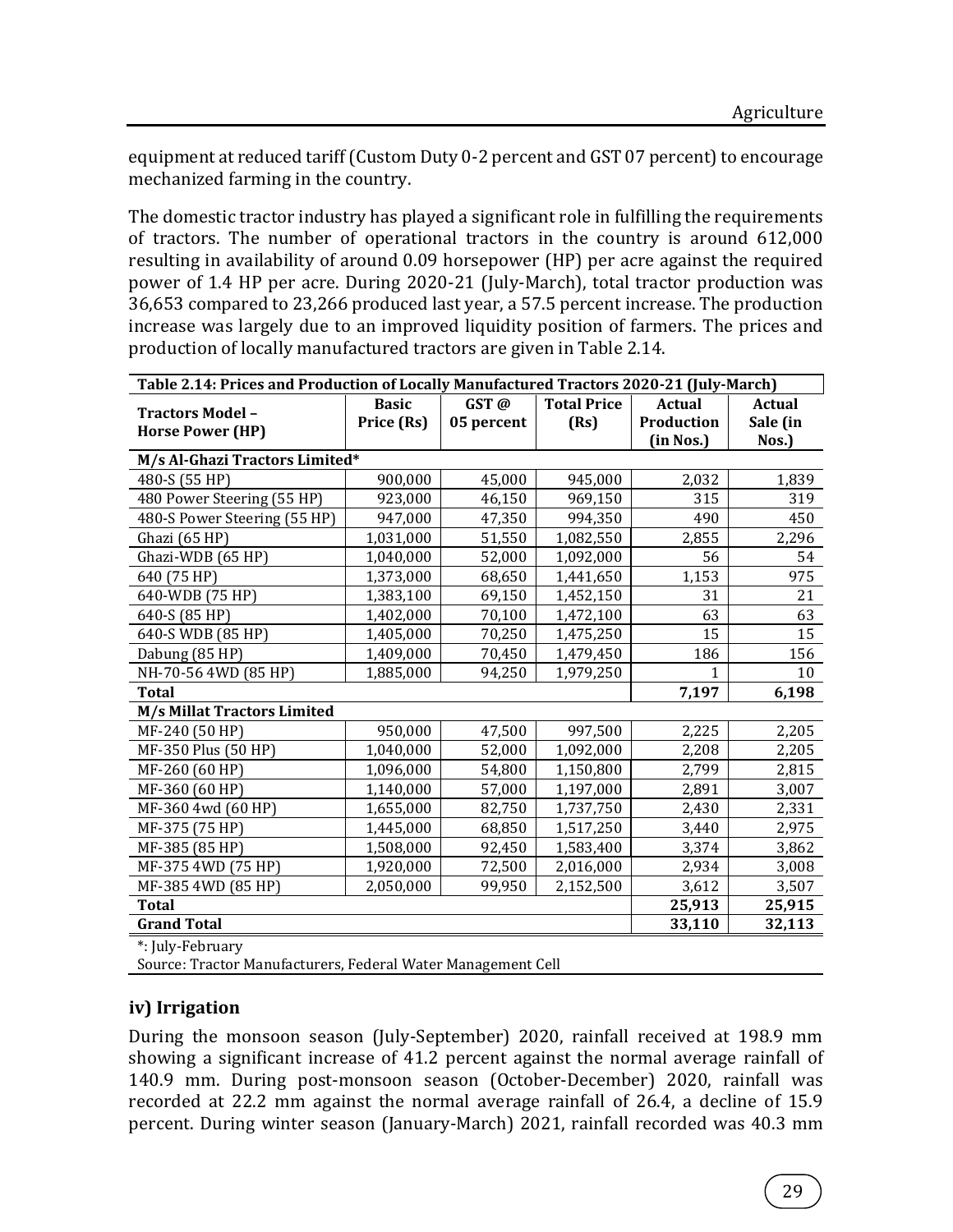against the normal average rainfall of 74.3 mm, a decrease of 45.8 percent. Rainfall recorded is given in Table 2.15.

| Table 2.15: Pakistan's Rainfall* Recorded During 2020-21 | (in Millimetres)        |                              |                  |  |  |  |  |
|----------------------------------------------------------|-------------------------|------------------------------|------------------|--|--|--|--|
|                                                          | <b>Monsoon Rainfall</b> | <b>Post Monsoon Rainfall</b> |                  |  |  |  |  |
|                                                          | $($ Jul-Sep $)$ 2020    | (Oct-Dec) 2020               | $(Jan-Mar) 2021$ |  |  |  |  |
| Normal**                                                 | 140.9                   | 26.4                         | 74.3             |  |  |  |  |
| Actual                                                   | 198.9                   | 22.2                         | 40.3             |  |  |  |  |
| Shortage $(-)/$ excess $(+)$                             | $+58.0$                 | $-4.2$                       | $-34.0$          |  |  |  |  |
| $%$ Shortage $(-)/$ excess $(+)$                         | $+41.2$                 | $-15.9$                      | $-45.8$          |  |  |  |  |
| *: Area Weighted                                         |                         |                              |                  |  |  |  |  |
| **: Normal/Long Period Average of 1961-2010              |                         |                              |                  |  |  |  |  |
| Source: Pakistan Meteorological Department               |                         |                              |                  |  |  |  |  |

Canal head withdrawals decreased by 0.2 percent during Kharif (April-September) 2020 to 65.11 MAF compared to 65.23 MAF during the same season last year. During Rabi (October-March) 2020-21, it showed an increase of 6.9 percent to 31.21 MAF compared to 29.20 MAF during the same season last year. The province-wise details are shown in Table 2.16.

| Table 2.16: Canal Head Withdrawals (Below Rim Stations)<br>Million Acre Feet (MAF) |                                      |                                    |                                                |                                    |                                    |                                                    |  |  |  |
|------------------------------------------------------------------------------------|--------------------------------------|------------------------------------|------------------------------------------------|------------------------------------|------------------------------------|----------------------------------------------------|--|--|--|
| <b>Province</b>                                                                    | Kharif<br>(Apr-Sep)<br>2019          | <b>Kharif</b><br>(Apr-Sep)<br>2020 | % Change in<br>Kharif 2020<br><b>Over 2019</b> | Rabi<br>$(Oct$ -Mar $)$<br>2019-20 | Rabi<br>$(Oct$ -Mar $)$<br>2020-21 | % Change in<br>Rabi 2020-21<br><b>Over 2019-20</b> |  |  |  |
| Punjab                                                                             | 34.42                                | 33.44                              | $-3$                                           | 14.67                              | 17.42                              | 19                                                 |  |  |  |
| Sindh                                                                              | 28.04                                | 28.80                              | 3                                              | 12.92                              | 12.01                              | $-7$                                               |  |  |  |
| Balochistan                                                                        | 1.87                                 | 2.02                               | 8                                              | 1.24                               | 1.22                               | $-2$                                               |  |  |  |
| Khyber Pakhtunkhwa                                                                 | 0.91                                 | 0.85                               | -6                                             | 0.36                               | 0.57                               | 56                                                 |  |  |  |
| <b>Total</b>                                                                       | 65.23                                | 65.11                              | $-0.2$                                         | 29.20                              | 31.21                              | 6.9                                                |  |  |  |
|                                                                                    | Source: Indus River System Authority |                                    |                                                |                                    |                                    |                                                    |  |  |  |

Pakistan is a water stressed country and, therefore, efficient use of water is important for provision of safe drinking water, sustainable agricultural and industrial growth. The agriculture sector, core of national economy and food security, is highly vulnerable to changes in water availability. In the wake of imminent water crisis, inclusive and comprehensive planning is imperative. One of the major objectives of the National Water Policy (2018) is to enhance the water storage capacity of Pakistan by adding 10 MAF. At present, the water storage capacity of Pakistan is around 13.68 MAF for 30 day. To overcome water scarcity and to enhance storage capacity, two major storage dams (Diamer Basha and Mohmand Dam) along with 518 medium and small dams with total storage capacity of 8.33 MAF have been initiated throughout the country.

The ongoing Water Sector Development Programme, costing Rs 1,151 billion, centres around five important elements, which are water augmentation, water conservation, groundwater management, protection of infrastructure from water logging/salinity and floods and proposition of institutional reforms. Future water sector development strategies/policies aim at construction of small/medium and large dams and development of existing irrigation and drainage infrastructure.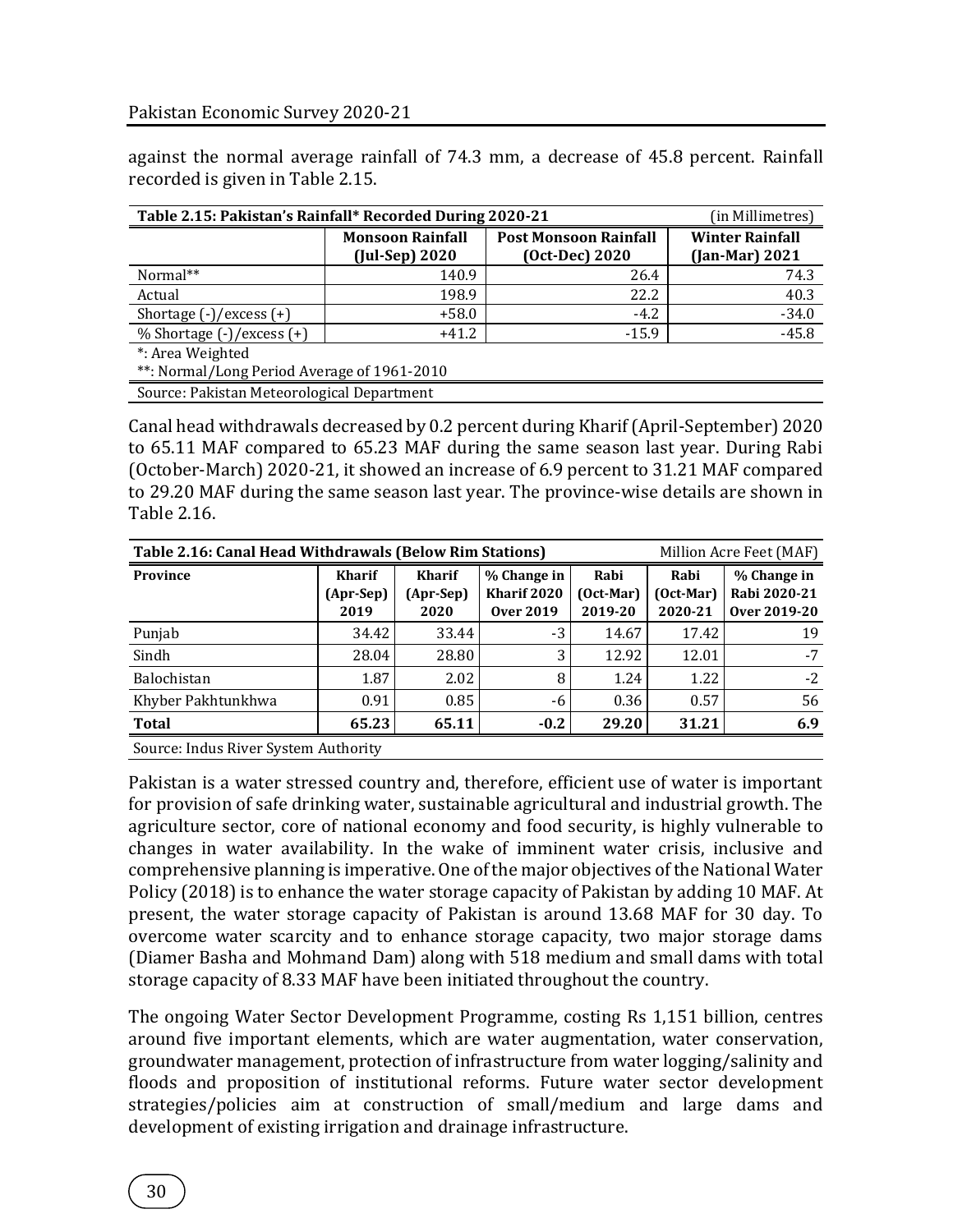#### **Major Achievement during FY2021**

Despite the COVID-19 pandemic, all efforts were made to fully protect the on-going water sector development programme during FY2021. Following major objectives are expected to achieve by the end of current FY2021:

- Completion of 22 on-going projects at a cost of Rs 124 billion, resulting in bringing about 40 thousand acres area under cultivation especially in Balochistan
- About 1.567 million acres of agriculture land protected from water logging & salinity by completion of RBOD-I & III in Sindh
- Rainwater harvesting of 0.21 MAF through construction of small dams for irrigation, flood protection and drinking water supplies for more than 10,000 people in Balochistan
- Employment generation for about 10,000 people (direct/indirect)
- Recharging 1,000 wells/tube wells and improvement of about 400 Karezes in Balochistan
- Around Rs 46 billion allocated for construction of large/medium dams followed by Rs 10 billion for construction of small/recharge/check dams
- Safe disposal of drainage effluent into sea through construction of RBOD-I,II & III
- For remodeling of existing irrigation system, a sum of Rs 961 million is planned to be expended. However, the programme will be gradually transferred to the provinces
- About Rs 6.84 billion are expected to be incurred for construction of new canals (Kachhi, Rainee, Warsak and Maki Farash Link Canal)

Major water sector projects under implementation are given in Table 2.17.

|                                                 | <b>Table 2.17: Major Water Sector Projects</b> |                           |                        |                                                                   |                                                                                                                                                     |  |  |  |  |
|-------------------------------------------------|------------------------------------------------|---------------------------|------------------------|-------------------------------------------------------------------|-----------------------------------------------------------------------------------------------------------------------------------------------------|--|--|--|--|
| Project                                         | Location                                       | App. cost<br>(Rs million) | Live<br><b>Storage</b> | <b>Irrigated Area</b>                                             | <b>Status</b>                                                                                                                                       |  |  |  |  |
| Basha Dam<br>(Dam Part only)                    | Khyber<br>Pakhtunkhwa<br>& Gilgit<br>Baltistan | 479,000                   | 6.40<br>MAF            | Not applicable<br>(4,500 MW Power Gen.)                           | Rs 43.8 billion has been<br>incurred upto June 2020 in<br>addition to Rs 16 billion<br>during 2020-21, for timely<br>completion.                    |  |  |  |  |
| Kachhi Canal<br>(Phase-I)<br>Remaining<br>Works | Balochistan                                    | 22,921                    |                        | 72,000 Acres                                                      | Phase-I completed. Out of<br>102,000 acres CCA about<br>50,000 acres have been<br>developed of Dera Bugti<br>district of Balochistan.               |  |  |  |  |
| Nai Gaj Dam                                     | Sindh                                          | 26,236                    | 160,000<br>(Acre Ft)   | 28.800 Acres<br>(4.2 MW)<br>Power Gen.)                           | 52 % Physical works<br>completed, 2nd<br>Revised PC-I costing Rs 46<br>billion in approval process.                                                 |  |  |  |  |
| KurramTangi<br>Dam (Phase-<br>I, Kaitu Weir)    | Khyber<br>Pakhtunkhwa                          | 21,059                    | 0.90<br><b>MAF</b>     | 84,380 Acre New<br>278,000 Acres Existing<br>(18.9 MW Power Gen.) | 56% Physical works<br>completed.                                                                                                                    |  |  |  |  |
| Naulong Dam                                     | Balochistan                                    | 18,027                    | 0.20<br><b>MAF</b>     | 47,000 Acres<br>$(4.4$ MW<br>Power Gen.)                          | Feasibility & Detailed Engg.<br>Design completed. Updated<br>2 <sup>nd</sup> revised PC-I costing<br>Rs35,484 million is under<br>approval process. |  |  |  |  |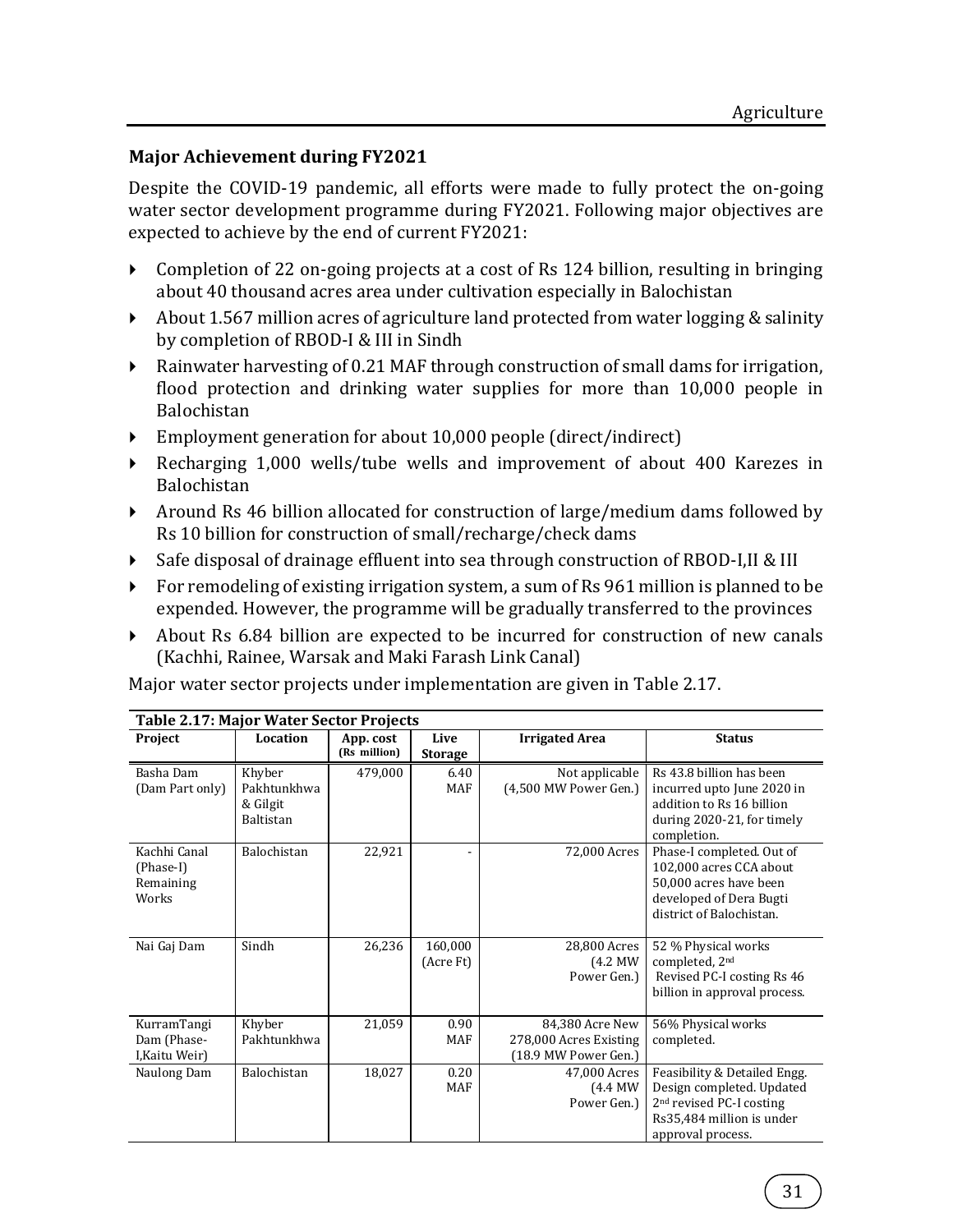|                                                                 | <b>Table 2.17: Major Water Sector Projects</b> |              |                |                            |                             |  |  |  |  |  |
|-----------------------------------------------------------------|------------------------------------------------|--------------|----------------|----------------------------|-----------------------------|--|--|--|--|--|
| Project                                                         | Location                                       | App. cost    | Live           | <b>Irrigated Area</b>      | <b>Status</b>               |  |  |  |  |  |
|                                                                 |                                                | (Rs million) | <b>Storage</b> |                            |                             |  |  |  |  |  |
| Mohmand Dam                                                     | Mohmand                                        | 114,285      | 0.676          | 16.737 Acres               | Rs 25.51 billion has been   |  |  |  |  |  |
| Hydropower                                                      | District of                                    | (dam part)   | <b>MAF</b>     | (800 MW Power Gen.)        | incurred upto June 2020 in  |  |  |  |  |  |
| Project                                                         | Khyber                                         | cost         |                |                            | addition to Rs 7.0 billion  |  |  |  |  |  |
| (800 MW)                                                        | Pakhtunkhwa                                    |              |                |                            | during 2020-21 for timely   |  |  |  |  |  |
|                                                                 |                                                |              |                |                            | completion of this priority |  |  |  |  |  |
|                                                                 |                                                |              |                |                            | project.                    |  |  |  |  |  |
| Right Bank                                                      |                                                |              |                | RBOD-II will help to       |                             |  |  |  |  |  |
| Outfall Drain                                                   |                                                |              |                | dispose 3,520 cusecs of    |                             |  |  |  |  |  |
|                                                                 |                                                |              |                | drainage effluent into Sea |                             |  |  |  |  |  |
| RBOD-I                                                          | Sindh                                          | 17,505       |                | received from RBOD-I & III | Completed.                  |  |  |  |  |  |
| RBOD-II                                                         | Sindh                                          | 61,985       |                |                            | 72% completed.              |  |  |  |  |  |
| RBOD-III                                                        | Balochistan                                    | 10,804       |                |                            | 98% completed.              |  |  |  |  |  |
| Source: Ministry of Planning, Development & Special Initiatives |                                                |              |                |                            |                             |  |  |  |  |  |

Implementation of water management projects launched during FY2020 under the Prime Minister's Agriculture Emergency Programme to "Conserve and increase Productivity of Water" continued during FY2021. The overall progress of these projects is given hereunder:

- **a)** The project **"National Programme for Improvement of Watercourses in Pakistan-Phase-II"** envisages to improve, reconstruct/renovate 47,278 water courses, 50 percent of the total length of watercourses and construct 14,932 water storage tanks. In addition, 11,610 Laser Land Levelers will be provided to beneficiaries at 50 percent cost sharing basis (maximum share of government: Rs 250,000 per beneficiary). The total project cost of Rs 154.542 billion over a period of 05 years which will be shared by the federal and provincial governments and the beneficiaries. The project is being implemented in the provinces of Punjab, Khyber Pakhtunkhwa, Balochistan and in Gilgit-Baltistan, Azad Jammu and Kashmir and the Islamabad Capital Territory (ICT). Key objectives of the project are:
	- Social mobilization through capacity building of Water User's Associations/ Farmer Organizations
	- Minimization of conveyance and field application losses
	- $\triangleright$  Reduction in water logging and salinity
	- $\blacktriangleright$  Equity in water distribution
	- Reduction in water disputes/thefts/litigation
	- Motivation/participation of farmers
	- Poverty reduction through employment generation
	- Increase in crops yield/self-sufficiency in food

So far improvement of 5,237 watercourses and construction of 1,439 has been completed. Similarly, 1,975 Laser Land Levelers have been distributed to beneficiaries.

**b)** The project titled **"Water Conservation in Barani Areas of Khyber Pakhtunkhwa"** envisages construction of water ponds, check dams, water reservoirs, stream banks stabilization, terracing, sand-dune stabilization, installation and solarisation of tube wells etc in Barani areas of Khyber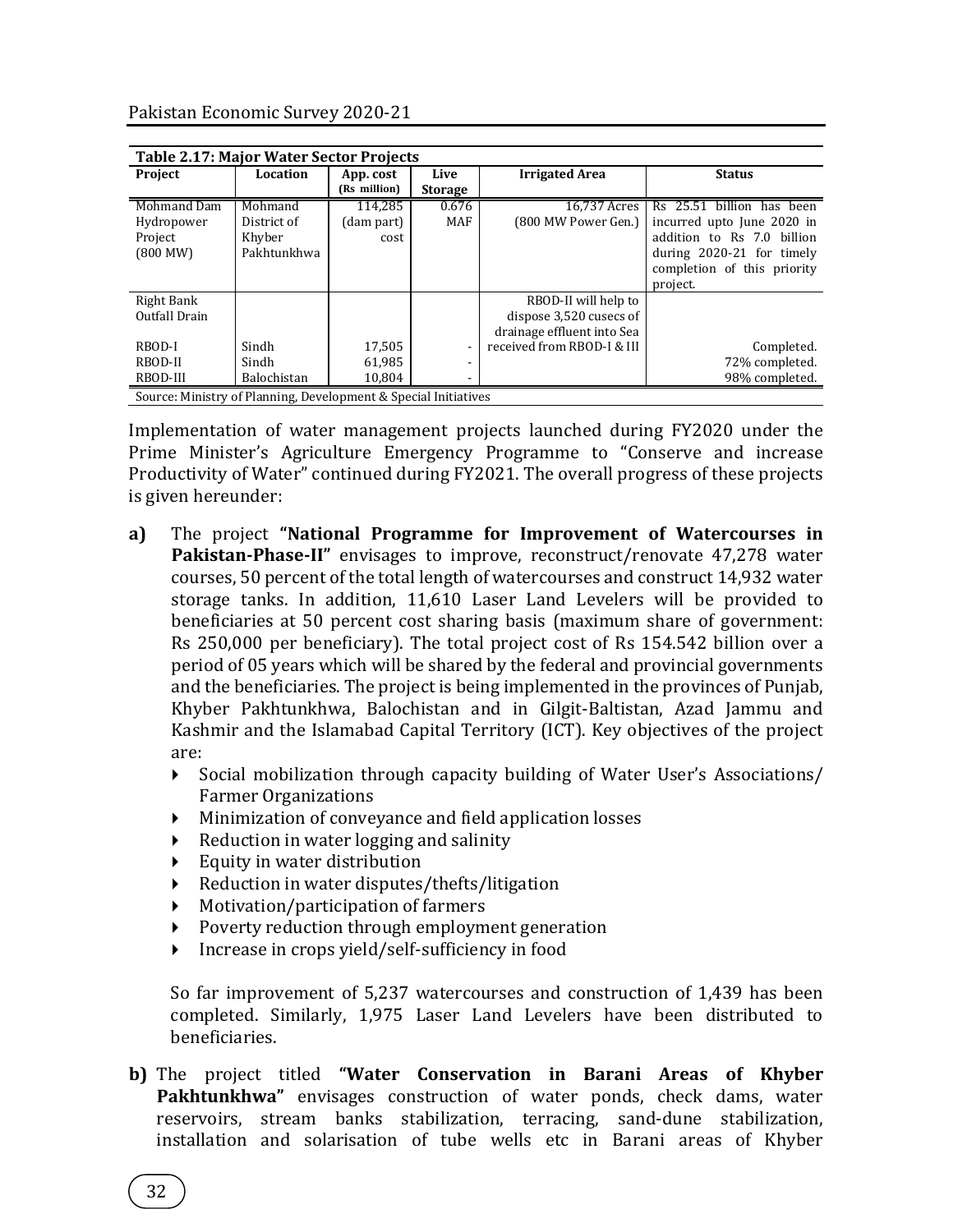Pakhtunkhwa. The total project cost of Rs 14.177 billion over a period of 05 years will be shared between the federal and provincial government and the beneficiaries.

The project envisages to:

- Conserve land and water resources through various interventions for supplemental irrigation, livestock, farm forestry and fish farming
- Increase cropping intensity and per unit of land and water productivity
- Improve livelihood standards of poor farmers
- Improve socio-economic stability
- **c)** Implementation of project **"National Programme for Enhancing Command Area in Barani Areas of Pakistan"** started during the current financial year. The project is to be implemented in all provinces including AJK, GB, and ICT over a period of five year. The project cost of Rs 25.345 billion will be shared by the federal and provincial governments and the beneficiaries. The project envisaged to:
	- Save about 42,180 acre feet runoff water for irrigation and barani areas
	- Bring more than 170,000 acres of land under irrigated agriculture through various project interventions
	- Provide more than 39,000 KW clean energy (solar) at farms
	- Bring 45,518 acres under fruit trees, 112,189 acres under oilseed/pulses, and 81,676 acres under better fodder/forage/rangeland for livestock
	- Increase income of farmers besides improving socio-economic conditions of barani area farmers

Despite a late start, project activities are gaining pace and current year targets are likely be achieved.

## **iv) Agricultural Credit**

In pursuance of the government's agenda for promoting agriculture sector, the State Bank of Pakistan (SBP) has assigned an indicative agriculture credit disbursement target of Rs 1,500 billion for FY2021, 23.5 percent higher than last year's disbursement of Rs 1,215 billion. Currently, 50 agriculture lending institutions are providing agricultural loans to farmers including five major commercial banks, two specialized banks (ZTBL & PPCBL), 14 domestic private banks, 5 Islamic banks, 11 microfinance banks and 13 microfinance institutions/rural support programmes (MFIs/RSPs).

Despite the pandemic, agriculture credit disbursement is encouraging. During FY2021 (July-March), the agriculture lending institutions have disbursed Rs 953.7 billion which is 63.6 percent of the annual target and 4.6 percent higher than the disbursement of Rs 912.2 billion during the same period last year. However, the outstanding portfolio of agriculture loans has increased by Rs 29.7 billion i.e., from Rs 572.1 billion to Rs 601.8 billion or 5.2 percent at end March 2021 as compared to same period last year. In terms of outreach, the number of outstanding borrowers has reached 3.5 million in March 2021. The comparative disbursements of agriculture lending banks/institutions against their annual indicative targets are presented in Table 2.18: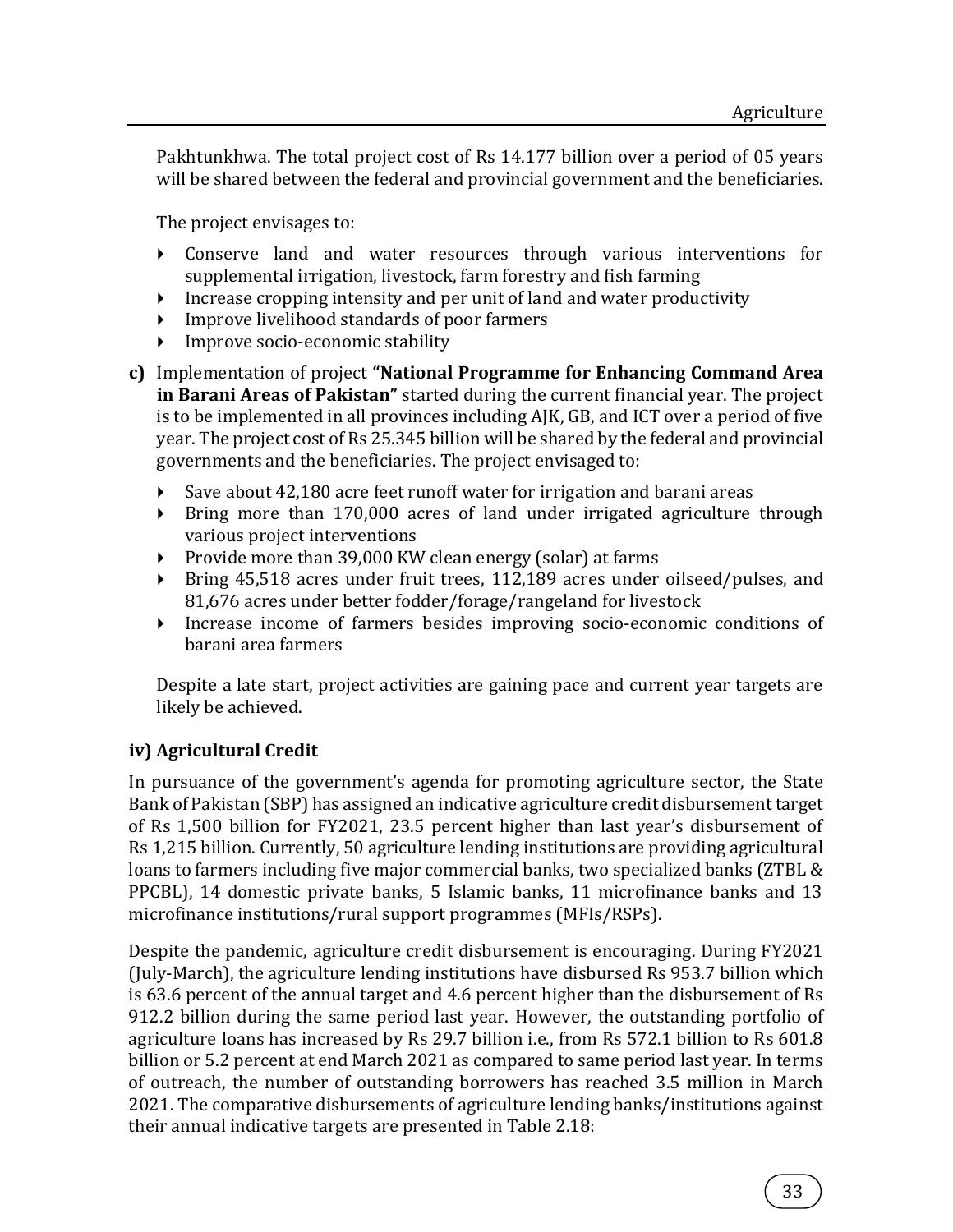| Table 2.18: Supply of Agriculture Credit by Institutions<br>(Rs billion) |                                |                                             |      |                                |                                         |                 |                                |  |  |
|--------------------------------------------------------------------------|--------------------------------|---------------------------------------------|------|--------------------------------|-----------------------------------------|-----------------|--------------------------------|--|--|
| <b>Banks</b>                                                             | <b>Target</b><br><b>FY2020</b> | FY2020 (July-March)<br>Disbursed   Achieved | (%)  | <b>Target</b><br><b>FY2021</b> | FY2021 (July-March)<br><b>Disbursed</b> | Achieved<br>(%) | % Change<br>over the<br>Period |  |  |
| Major Commercial Banks (5)                                               | 705                            | 515.2                                       | 73.1 | 800                            | 554.2                                   | 69.3            | 7.6                            |  |  |
| <b>ZTBL</b>                                                              | 100                            | 52.5                                        | 52.5 | 105                            | 56.5                                    | 53.8            | 7.6                            |  |  |
| <b>PPCBL</b>                                                             | 13                             | 6.3                                         | 48.8 | 13                             | 5.2                                     | 39.8            | $-18.4$                        |  |  |
| DPBs $(14)$                                                              | 253.6                          | 169.3                                       | 66.8 | 296                            | 192.5                                   | 65.0            | 13.7                           |  |  |
| Islamic Banks (5)                                                        | 55                             | 31.0                                        | 56.3 | 63                             | 35.9                                    | 57.0            | 15.9                           |  |  |
| MFBs(11)                                                                 | 184                            | 115.2                                       | 62.6 | 182                            | 92.8                                    | 51.0            | $-19.4$                        |  |  |
| MFIs/RSPs                                                                | 39.4                           | 22.7                                        | 57.5 | 41                             | 16.6                                    | 40.5            | $-26.6$                        |  |  |
| <b>Total</b>                                                             | 1,350                          | 912.2                                       | 67.7 | 1,500                          | 953.7                                   | 63.6            | 4.6                            |  |  |
| Source: State Bank of Pakistan                                           |                                |                                             |      |                                |                                         |                 |                                |  |  |

Pakistan Economic Survey 2020-21

Sector-wise analysis of disbursement reveals that out of the total disbursement of Rs 953.7 billion, the farm sector has received Rs 507.9 billion (53.3 percent) while Rs 445.8 billion (46.7 percent) has been disbursed to non-farm sector during FY2021(July-March). The agricultural data of farm credit by land holdings reveals that Rs 150.0 billion has been disbursed to subsistence farm size (8.4 percent growth) and Rs 56.2 billion to economic farm size and Rs 301.7 billion to the above economic farm size (12.7 percent growth). Under non-farm sector, agriculture lending institutions disbursed Rs 102.1 billion to small farms, a negative growth mainly due to lower credit offtake especially in poultry sector. An amount of Rs 343.7 billion has been disbursed to large farms showing a positive growth of 3 percent. The sector-wise comparative details of credit disbursements are given below in Table 2.19.

|                          | Table 2.19: Credit Disbursement to Farm & Non-Farm Sectors<br>(Rs billion) |                     |                     |                     |                     |                    |  |  |  |
|--------------------------|----------------------------------------------------------------------------|---------------------|---------------------|---------------------|---------------------|--------------------|--|--|--|
| <b>Sector</b>            |                                                                            | FY2020 (July-March) |                     | FY2021 (July-March) | $\frac{0}{0}$       |                    |  |  |  |
| (Land Holding/Farm size) |                                                                            | <b>Disbursement</b> | % Share<br>in Total | <b>Disbursement</b> | % Share<br>in Total | Growth<br>over the |  |  |  |
|                          |                                                                            |                     |                     |                     |                     | Period             |  |  |  |
| A                        | <b>Farm Sector</b>                                                         | 459.6               | 50.4                | 507.9               | 53.3                | 10.5               |  |  |  |
|                          | Subsistence Holding <sup>1</sup>                                           | 138.3               | 15.2                | 150.0               | 15.7                | 8.4                |  |  |  |
| 2                        | Economic Holding <sup>2</sup>                                              | 53.5                | 5.9                 | 56.2                | 5.9                 | 5.1                |  |  |  |
| 3                        | Above Economic Holding <sup>3</sup>                                        | 267.8               | 29.4                | 301.7               | 31.6                | 12.7               |  |  |  |
| B                        | <b>Non-Farm Sector</b>                                                     | 452.6               | 49.6                | 445.8               | 46.7                | $-1.5$             |  |  |  |
|                          | <b>Small Farms</b>                                                         | 118.8               | 13.0                | 102.1               | 10.7                | $-14.1$            |  |  |  |
|                          | Large Farms                                                                | 333.8               | 36.6                | 343.7               | 36.0                | 3.0                |  |  |  |
|                          | Total $(A+B)$                                                              | 912.2               | 100.0               | 953.7               | 100.0               | 4.6                |  |  |  |
|                          | Source: State Bank of Pakistan                                             |                     |                     |                     |                     |                    |  |  |  |

In terms of sectoral and purpose wise performance of agriculture credit sectors, the production loans of farm sector grew by 5.0 percent and development loans increased by 93.7 percent during the period FY2021 (July-March). The livestock/dairy and meat sector witnessed 5.6 percent growth with poultry sector recording 11.2 percent decline

 $\overline{a}$ 

 $<sup>1</sup>$  Landholding in acres (Punjab and KPK up to 12.5, Sindh up to 16.0 and Balochistan up to 32.0)</sup>

 $^2$  Landholding in acres (Punjab and KPK 12.5-50.0, Sindh 16.0-64.0 and Balochistan 32.0-64.0)

<sup>&</sup>lt;sup>3</sup> Landholding in acres (Punjab and KPK above 50.0, Sindh and Balochistan above 64.0)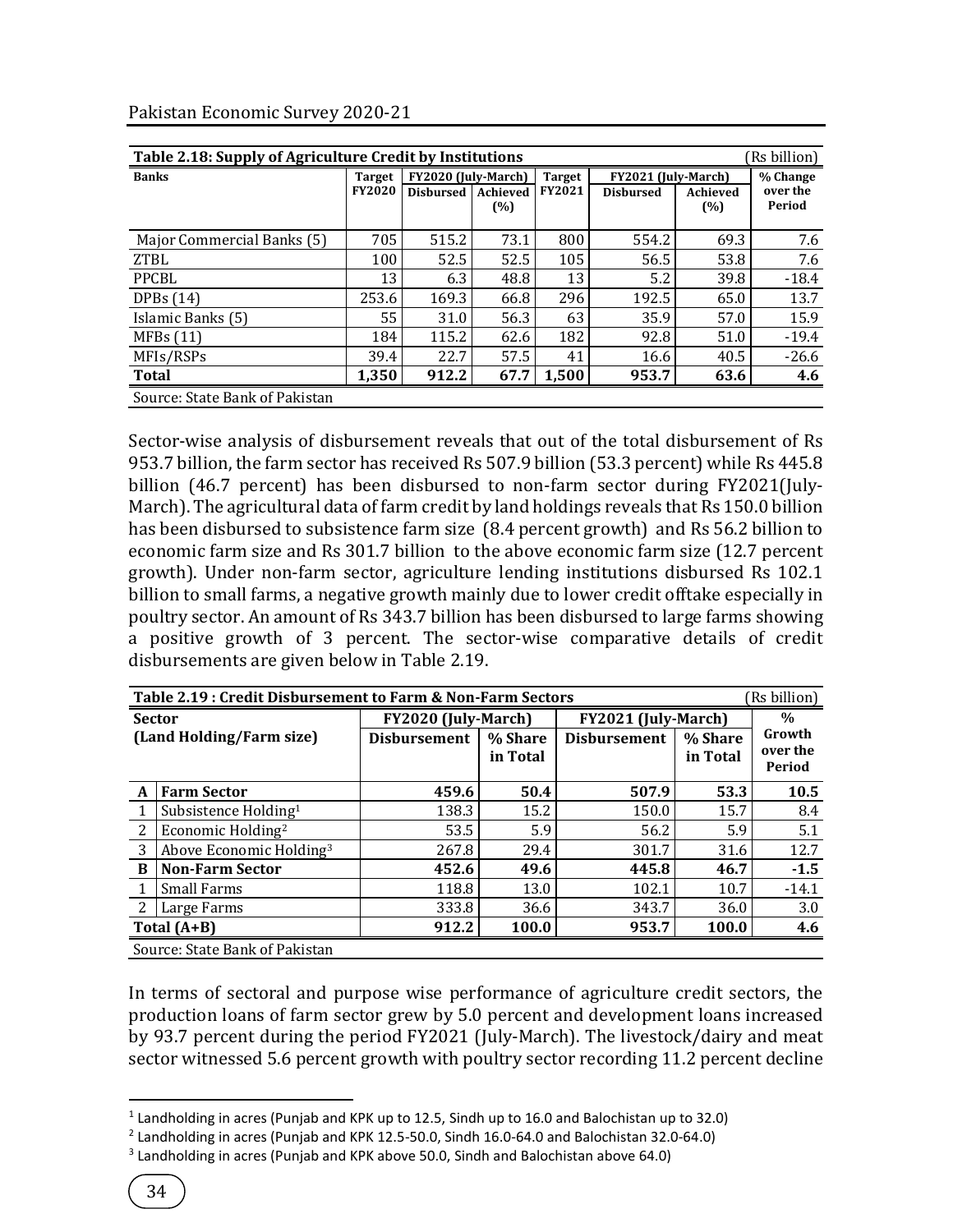|                | Table 2.20: Credit Disbursements by Sector & Purpose<br>(Rs billion) |                            |                          |                            |                          |                              |  |  |  |
|----------------|----------------------------------------------------------------------|----------------------------|--------------------------|----------------------------|--------------------------|------------------------------|--|--|--|
|                |                                                                      |                            | FY2020 (July-March)      | FY2021 (July-March)        | $\frac{0}{0}$            |                              |  |  |  |
|                | <b>Sector&amp; Purpose</b>                                           | Amount<br><b>Disbursed</b> | % Share<br>within Sector | Amount<br><b>Disbursed</b> | % Share<br>within Sector | Growth<br>over the<br>Period |  |  |  |
| A              | <b>Farm Sector</b>                                                   | 459.6                      | 50.4                     | 507.9                      | 53.3                     | 10.5                         |  |  |  |
|                | <b>Production Loans</b>                                              | 430.9                      | 93.8                     | 452.4                      | 89.1                     | 5.0                          |  |  |  |
| 2              | Development Loans                                                    | 28.7                       | 6.2                      | 55.6                       | 10.9                     | 97.7                         |  |  |  |
| B              | <b>Non-Farm Sector</b>                                               | 452.6                      | 49.6                     | 445.8                      | 46.7                     | $-1.5$                       |  |  |  |
| 1              | Livestock/Dairy & Meat                                               | 236.7                      | 52.3                     | 250.1                      | 56.1                     | 5.6                          |  |  |  |
| $\overline{2}$ | Poultry                                                              | 177.9                      | 39.3                     | 158.0                      | 35.4                     | $-11.2$                      |  |  |  |
| 3              | Fisheries                                                            | 4.1                        | 0.9                      | 5.3                        | 1.2                      | 30.1                         |  |  |  |
| 4              | Forestry                                                             | 0.015                      | 0.003                    | 0.011                      | 0.003                    | $-23.7$                      |  |  |  |
| 5              | <b>Others</b>                                                        | 33.9                       | 7.5                      | 32.4                       | 7.3                      | $-4.4$                       |  |  |  |
|                | Total $(A+B)$                                                        | 912.2                      | 100.0                    | 953.7                      | 100.0                    | 4.6                          |  |  |  |
|                | Source: State Bank of Pakistan                                       |                            |                          |                            |                          |                              |  |  |  |

during the period under review. The sector wise/purpose wise agricultural credit disbursements are shown in Table-2.20:

## **SBP's Initiatives for the Promotion of Agriculture Financing**

For promotion of agricultural financing, some of the major initiatives taken by SBP in collaboration with federal and provincial governments are as under:

- **1. Loan repayment relief to dampen the effects of COVID-19:** The banks have been instructed to defer principal amount of agricultural loans for one-year on borrowers' request. Regulatory space is also provided to facilitate banks in rescheduling/ restructuring of loans for borrowers who cannot service markup or need deferment exceeding one year. In this regard, as of April 16, 2021, MFBs provided relief in terms of deferred/restructured/rescheduled loans of Rs 121.3 billion to 1.72 million microfinance borrowers and relief of Rs 11.6 billion to 27,216 agricultural borrowers.
- **2. Crop Loan Insurance Scheme (CLIS)**: In 2008, the Government of Pakistan (GoP) introduced the mandatory crop loan insurance scheme for five major crops i.e. wheat, rice, cotton, sugarcane and maize to mitigate the risk of losses of farmer in case of calamities. The insurance premium is borne by the government up to maximum of 2 percent per crop per season for the farmers having land holding up to 25 acres in all provinces except Balochistan where the eligibility of land holding is 32 acres. During the period July 2008 to December 2020, banks have submitted premium claims of Rs 9.4 billion against 6.54 million beneficiaries.
- **3. Livestock Insurance Scheme for Borrowers (LISB):** To minimize the risk of disease or death of animals due to accidents and natural calamities in livestock & dairy sector, the farmers' have improved access to LISB since 2013. The scheme covers small farmers having up to 10 animals and the government bears premium subsidy up to 4 percent per annum. During the period July 2014 to December 2020, banks have submitted premium claims of Rs 2.84 billion against 0.82 million beneficiaries.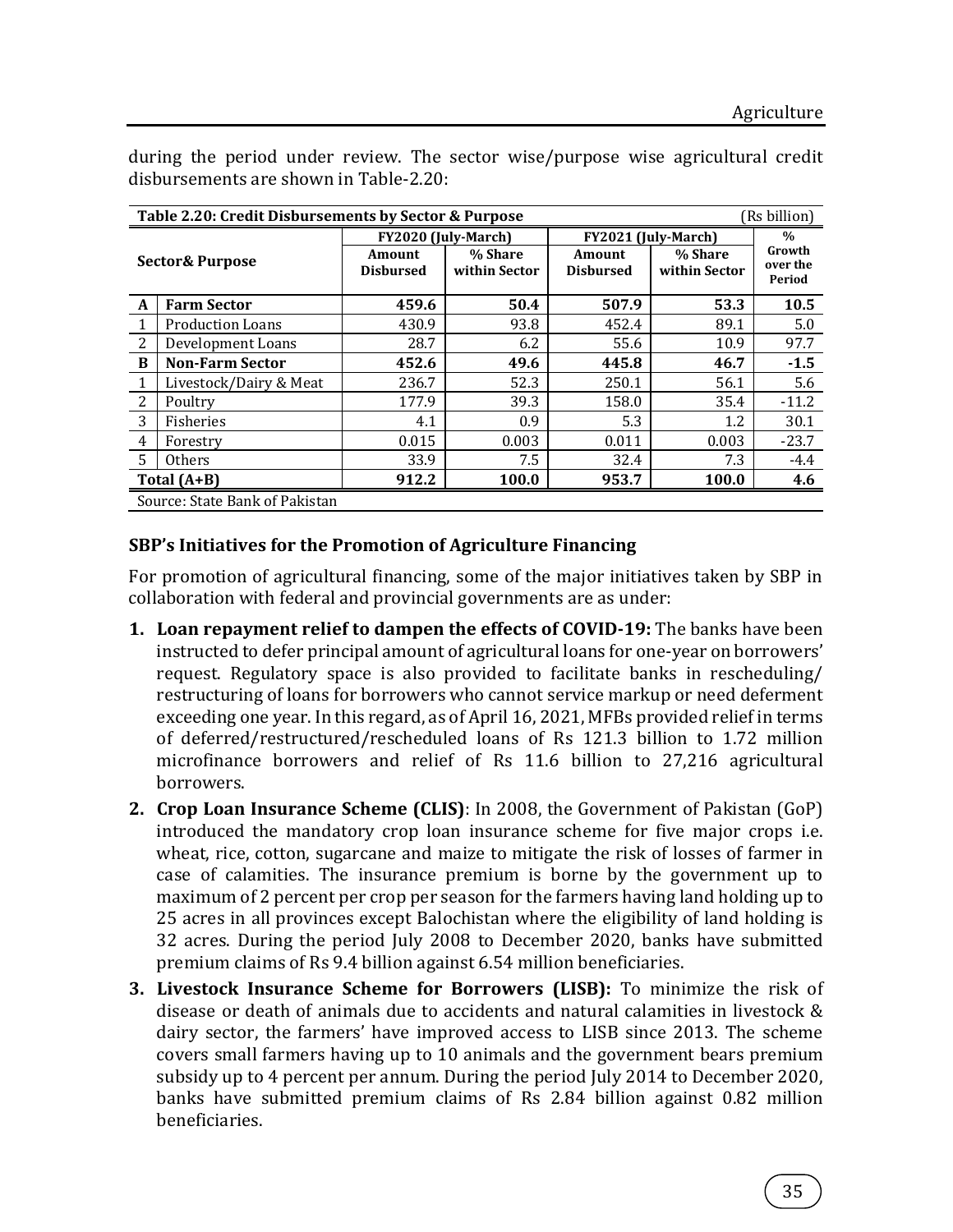- **4. Adoption of Automation of Land Record for Agriculture Financing:** SBP facilitated in creating partnerships between Punjab Land Revenue Authority (PLRA) and banks for integration of the Land Record Management Information System (LRMIS) with the banks to enable online assessment and charge creation on agricultural land for loans to farmers. As many as 35 agriculture lending banks have signed MOUs with PLRA, of which 25 banks have been brought on board and are verifying revenue documents and also generating 'Fard' (title document) through this integrated online system. Further, to help other provinces gear up their land record automation efforts, SBP has facilitated peer learning of provincial and regional land revenue authorities by organizing online knowledge sharing sessions.
- **5. Implementation of Credit Guarantee Scheme for Small and Marginalized Farmers:** The government announced the Credit Guarantee Scheme for Small & Marginalized Farmers in federal budget 2014-15. The scheme aims to encourage financial institutions to lend to those small farmers who do not have adequate collateral (acceptable to banks) to meet their working capital requirements. Since 2016, more than 114,000 borrowers have benefitted from the scheme with loans amounting to Rs19.4 billion.
- **6. Regulatory Space for Innovative Financing:** Relevant Prudential Regulations have been amended to allow Electronic Warehouse Receipt (EWR) as acceptable collateral for bank financing. Further, the maximum tenure for agriculture development loans have been increased to 10 years to encourage development and mechanization for efficiency, resource conservation and yield enhancement. Additionally, Report on Indicative Credit Limits and Eligible Items for Agriculture Financing has also been revised to allow banks to provide loans to farmers as per their internal policies. This will also facilitate provincial planning departments in estimating the total financial and credit requirements of provinces/regions for agriculture sector.
- **7. Government of Punjab E-Credit Scheme:** SBP has facilitated the Government of Punjab in designing and implementing the E-Credit scheme wherein E-Passbook and other automated land revenue records, accessible through an online portal, are being used by participating financial institutions (ZTBL, NBP, Telenor Microfinance Banks, Akhuwat and NRSP) to provide interest free loans to small farmers. Up to Rabi 2019- 20, total loan amount of around Rs 62 billion had been disbursed to 890,000 small farmers.
- **8. Workshops/Trainings/Capacity & Awareness Building:** SBP regularly organizes various training programmes and awareness sessions both on-field and virtual to meet demand and supply side capacity building requirements of agriculture finance stakeholders including banks and farmers. These training programmes include Farmers Financial Literacy Programmes and awareness sessions on Agricultural Value Chain Financing, Job Fairs for Agriculture Graduates, Warehouse Receipt Financing, Islamic Agricultural Financing etc.

## **III. Forestry**

Pakistan is a forest deficient country, mainly due to arid and semi-arid climate in large parts of the country. The country is maintaining 4.51 million hectares, to 5.01 percent area under forest cover out of which 3.44 million hectares forests exist on state-owned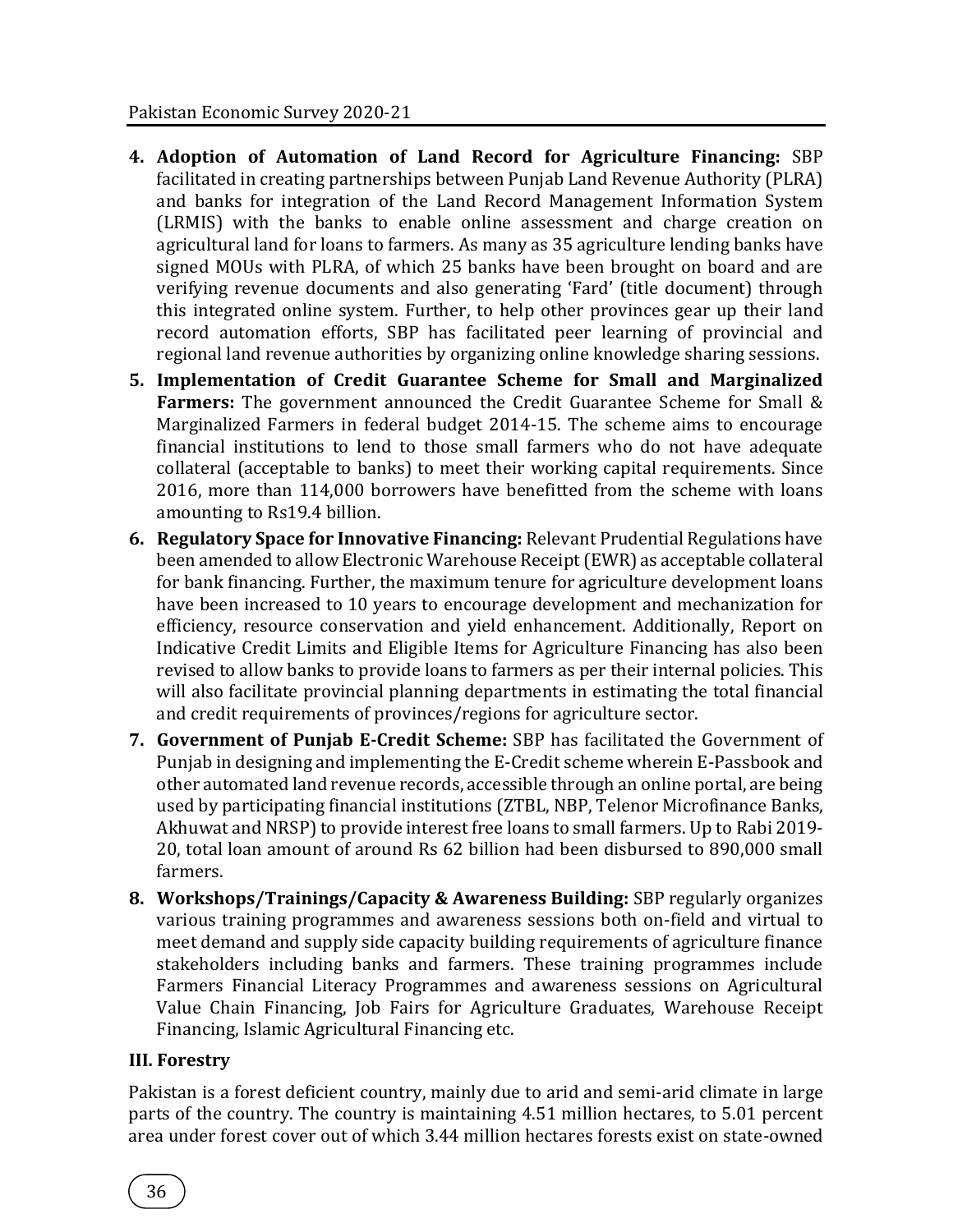lands and remaining on communal and private lands. Though forests have a meager share of 2.1 percent in agriculture, they provide foundations of life, regulate climate and water resources, and serve as a habitat for plants and animals.

Rapidly growing population coupled with poverty and lack of awareness has led to illegal and unsustainable logging, and overharvesting of wood for fuel and charcoal. Forest fires, natural hazards, pests and diseases further contribute to the declining forest cover. These challenges threaten the survival of species, people's livelihoods and undermine the vital services that forests provide.

## **IV. Livestock and Poultry**

## **a) Livestock**

Over the years livestock has emerged as the largest subsector in agriculture. The sector contributed 60.1 percent to the agriculture value addition and 11.5 percent to the GDP during FY2021. More than 8 million rural families are engaged in livestock production and deriving more than 35-40 percent of their income from this source. Gross value addition of livestock increased to Rs 1,505 billion (2020-21) from Rs 1,461 billion (2019-20), an increase of 3.0 percent.

The government has renewed its focus on the livestock sector for economic growth, food security, and poverty alleviation in the country. The overall livestock development strategy resolves to foster "private sector-led development with public sector providing enabling environment through policy interventions". The regulatory measures are aimed at improving per unit animal productivity by improving health coverage, management practices, animal breeding practices, artificial insemination services, use of balanced ration for animal feeding, and controlling livestock diseases.

To address investment related issue in the value added livestock export sector, government is considering to develop meat export processing zones, (for Foot & Mouth Disease (FMD), Peste des Petitis Ruminants (PPR), [Highly Pathogenic Avian Influenza](https://www.cdc.gov/flu/avianflu/h5n1-animals.htm) (HPAI), facilitate setting up of modern slaughterhouses and introduce various schemes to facilitate access to finances. The focus is on breed improvement for enhanced productivity, establishment of nucleus herd and identification of breeds that are well adapted to various agriculture climatic zones of Pakistan.

|                                                                                                   | <b>Table 2.21: Estimated Livestock Population</b><br>(Million Nos.) |          |          |  |  |  |  |  |
|---------------------------------------------------------------------------------------------------|---------------------------------------------------------------------|----------|----------|--|--|--|--|--|
| <b>Species</b>                                                                                    | 2018-191                                                            | 2019-201 | 2020-211 |  |  |  |  |  |
| Cattle                                                                                            | 47.8                                                                | 49.6     | 51.5     |  |  |  |  |  |
| Buffalo                                                                                           | 40.0                                                                | 41.2     | 42.4     |  |  |  |  |  |
| Sheep                                                                                             | 30.9                                                                | 31.2     | 31.6     |  |  |  |  |  |
| Goat                                                                                              | 76.1                                                                | 78.2     | 80.3     |  |  |  |  |  |
| Camels                                                                                            | 1.1                                                                 | 1.1      | 1.1      |  |  |  |  |  |
| Horses                                                                                            | 0.4                                                                 | 0.4      | 0.4      |  |  |  |  |  |
| Asses                                                                                             | 5.4                                                                 | 5.5      | 5.6      |  |  |  |  |  |
| Mules                                                                                             | $0.2^{\circ}$                                                       | 0.2      | 0.2      |  |  |  |  |  |
| <sup>1</sup> : Estimated figure based on inter census growth rate of Livestock Census 1996 & 2006 |                                                                     |          |          |  |  |  |  |  |
|                                                                                                   | Source: Ministry of National Food Security & Research               |          |          |  |  |  |  |  |

The national herd population of livestock for the last three years is given in Table 2.21.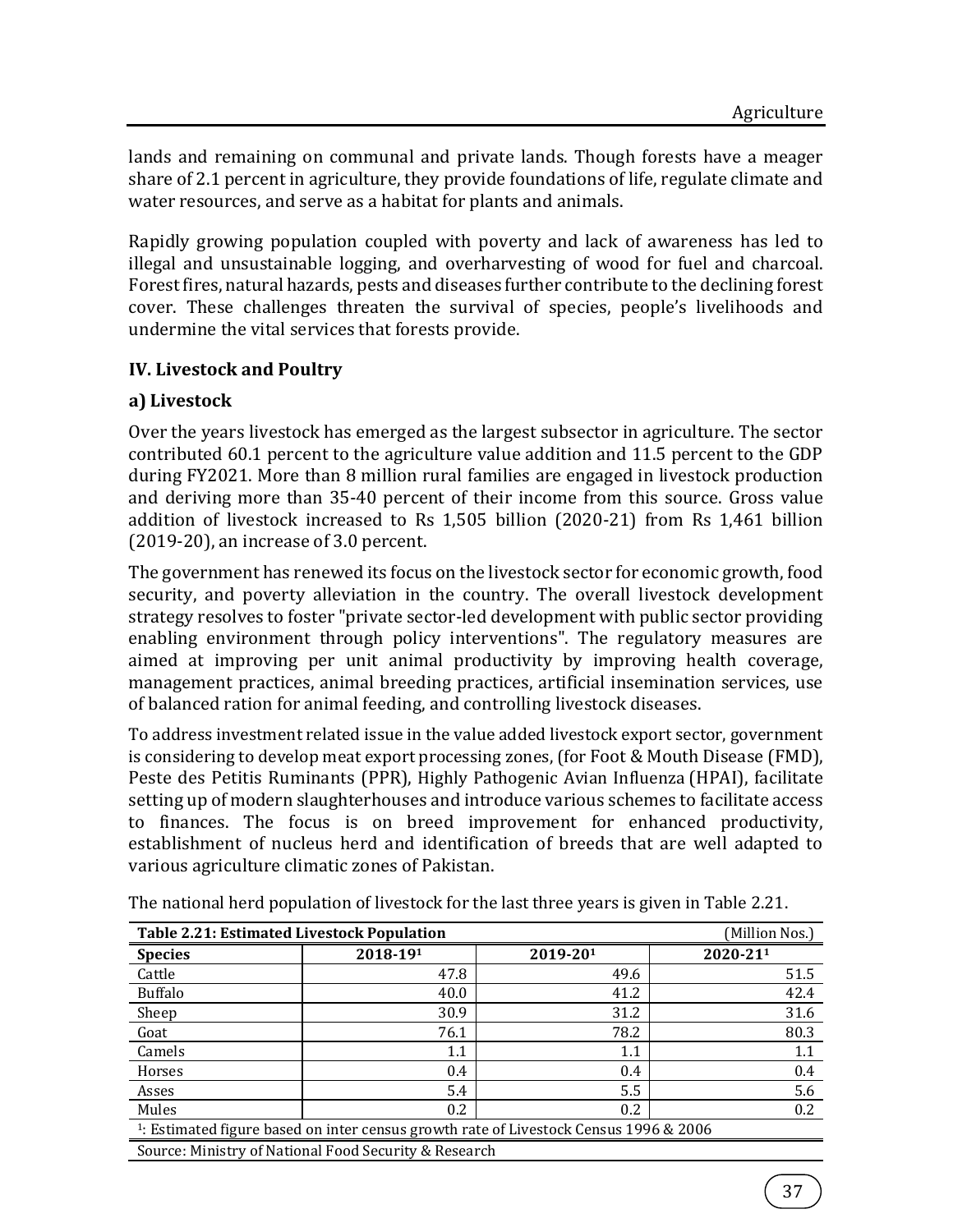| <b>Table 2.22: Estimated Milk and Meat Production</b><br>[000 Tonnes] |          |          |          |  |  |  |  |
|-----------------------------------------------------------------------|----------|----------|----------|--|--|--|--|
| <b>Species</b>                                                        | 2018-191 | 2019-201 | 2020-211 |  |  |  |  |
| <b>Milk (Gross Production)</b>                                        | 59,759   | 61,690   | 63,684   |  |  |  |  |
| Cow                                                                   | 21,691   | 22,508   | 23,357   |  |  |  |  |
| <b>Buffalo</b>                                                        | 36,180   | 37,256   | 38,363   |  |  |  |  |
| Sheep <sup>2</sup>                                                    | 40       | 41       | 41       |  |  |  |  |
| Goat                                                                  | 940      | 965      | 991      |  |  |  |  |
| Camel <sup>2</sup>                                                    | 908      | 920      | 932      |  |  |  |  |
| Milk (Human Consumption) <sup>3</sup>                                 | 48,185   | 49,737   | 51,340   |  |  |  |  |
| Cow                                                                   | 17,353   | 18,007   | 18,686   |  |  |  |  |
| <b>Buffalo</b>                                                        | 28,944   | 29,805   | 30,691   |  |  |  |  |
| Sheep                                                                 | 40       | 41       | 41       |  |  |  |  |
| Goat                                                                  | 940      | 965      | 991      |  |  |  |  |
| Camel                                                                 | 908      | 920      | 932      |  |  |  |  |
| Meat <sup>4</sup>                                                     | 4,478    | 4,708    | 4,955    |  |  |  |  |
| Beef                                                                  | 2,227    | 2,303    | 2,380    |  |  |  |  |
| Mutton                                                                | 732      | 748      | 765      |  |  |  |  |
| Poultry meat                                                          | 1,518    | 1,657    | 1,809    |  |  |  |  |

The position of milk and meat production for the last three years is given in Table 2.22.

1: The figures for milk and meat production for the indicated years are calculated by applying milk production parameters to the projected population of respective years based on the inter census growth rate of Livestock Census 1996 & 2006.

2: The figures for the milk production for the indicated years are calculated after adding the production of milk from camel and sheep to the figures reported in the Livestock Census 2006.

3: Milk for human consumption is derived by subtracting 20 percent wastage (15 percent faulty transportation and lack of chilling facilities and 5 percent in suckling calf nourishment) of the gross milk production of cows and buffalo.

4: The figures for meat production are of red meat and do not include the edible offal's.

Source: Ministry of National Food Security & Research

The estimated production of other livestock products for the last three years is given in Table 2.23.

| <b>Table 2.23: Estimated Livestock Products Production</b> |              |          |          |          |  |  |  |
|------------------------------------------------------------|--------------|----------|----------|----------|--|--|--|
| <b>Species</b>                                             | <b>Units</b> | 2018-191 | 2019-201 | 2021-211 |  |  |  |
| Eggs                                                       | Million Nos. | 19,052   | 20,133   | 21,285   |  |  |  |
| <b>Hides</b>                                               | 000 Nos.     | 17,547   | 18,139   | 18,751   |  |  |  |
| Cattle                                                     | 000 Nos.     | 9,063    | 9,405    | 9,759    |  |  |  |
| <b>Buffalo</b>                                             | 000 Nos.     | 8,373    | 8,622    | 8,878    |  |  |  |
| Camels                                                     | 000 Nos.     | 111      | 112      | 114      |  |  |  |
| <b>Skins</b>                                               | 000 Nos.     | 58,116   | 59,460   | 60,837   |  |  |  |
| Sheep Skin                                                 | 000 Nos.     | 11,669   | 11,807   | 11,947   |  |  |  |
| Goat Skin                                                  | 000 Nos.     | 29,334   | 30,129   | 30,946   |  |  |  |
| Fancy Skin                                                 | 000 Nos.     | 17,113   | 17,524   | 17,945   |  |  |  |
| Lamb skin                                                  | 000 Nos.     | 3,466    | 3,507    | 3,548    |  |  |  |
| Kid skin                                                   | 000 Nos.     | 13,647   | 14,017   | 14,397   |  |  |  |
| Wool                                                       | 000 Tonnes   | 46.8     | 47.3     | 47.9     |  |  |  |
| Hair                                                       | 000 Tonnes   | 28.6     | 29.4     | 30.2     |  |  |  |
| Edible Offal's                                             | 000 Tonnes   | 428      | 440      | 452      |  |  |  |
| Blood                                                      | 000 Tonnes   | 71.3     | 73.1     | 75.0     |  |  |  |
| Casings                                                    | 000 Nos.     | 58,712   | 60,069   | 61,461   |  |  |  |
| Guts                                                       | 000 Nos.     | 18,654   | 19,280   | 19,929   |  |  |  |
| Horns & Hooves                                             | 000 Tonnes   | 62.4     | 64.3     | 66.2     |  |  |  |
| <b>Bones</b>                                               | 000 Tonnes   | 932.5    | 961.0    | 990.3    |  |  |  |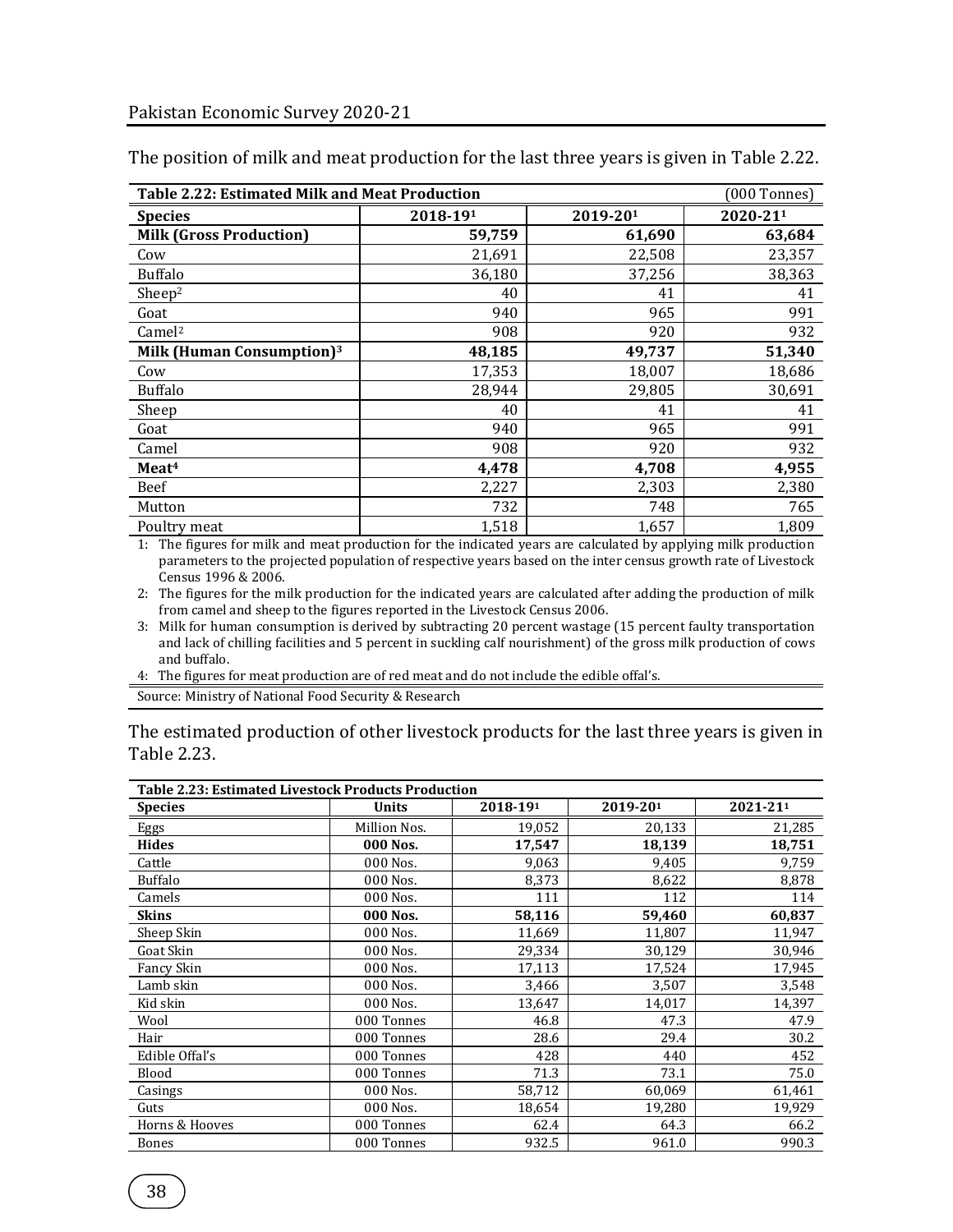| <b>Table 2.23: Estimated Livestock Products Production</b>                                                                    |              |          |          |          |  |  |  |
|-------------------------------------------------------------------------------------------------------------------------------|--------------|----------|----------|----------|--|--|--|
| <b>Species</b>                                                                                                                | <b>Units</b> | 2018-191 | 2019-201 | 2021-211 |  |  |  |
| Fats                                                                                                                          | 000 Tonnes   | 295.8    | 304.5    | 313.6    |  |  |  |
| Dung                                                                                                                          | 000 Tonnes   | 1,322    | 1,362    | 1,405    |  |  |  |
| Urine                                                                                                                         | 000 Tonnes   | 401      | 413      | 425      |  |  |  |
| Head & Trotters                                                                                                               | 000 Tonnes   | 267.0    | 274.6    | 282.4    |  |  |  |
| Ducks, Drakes & Ducklings                                                                                                     | Million Nos. | 0.40     | 0.38     | 0.37     |  |  |  |
| <sup>1</sup> : The figures for livestock product for the indicated years were calculated by applying production parameters to |              |          |          |          |  |  |  |
| the projected population of respective years.                                                                                 |              |          |          |          |  |  |  |
| $\alpha$ is the set of the set of the set of $\alpha$                                                                         |              |          |          |          |  |  |  |

#### Source: Ministry of National Food Security & Research

#### **b) Poultry**

Poultry sector is one of the most important sub-sectors of livestock sector as it provides employment to more than 1.5 million people in country. With an investment of more than Rs 750 billion, this industry is growing at an impressive rate of approximately 7.5 percent per annum over the last decade. Pakistan is now placed at the 11th position among the largest poultry producers of the world and has ample space for further improvement.

The Poultry Development Strategy revolves around disease control, hi-tech poultry production, processing, value addition, improving poultry husbandry practices and diversification of products. Through farmer friendly policies, the government has been encouraging rural as well as commercial poultry production. The estimated production of commercial and rural poultry products for the last three years is given in Table 2.24.

| Table 2.24: Estimated Domestic/Rural & Commercial Poultry                                                         |                     |          |          |          |  |  |  |
|-------------------------------------------------------------------------------------------------------------------|---------------------|----------|----------|----------|--|--|--|
| <b>Type</b>                                                                                                       | <b>Units</b>        | 2018-191 | 2019-201 | 2020-211 |  |  |  |
| <b>Domestic Poultry</b>                                                                                           | <b>Million Nos.</b> | 88.49    | 89.84    | 91.22    |  |  |  |
| Cocks                                                                                                             | Million Nos.        | 12.18    | 12.51    | 12.85    |  |  |  |
| Hens                                                                                                              | Million Nos.        | 43.15    | 43.93    | 44.72    |  |  |  |
| Chicken                                                                                                           | Million Nos.        | 33.16    | 33.40    | 33.65    |  |  |  |
| Eggs <sup>2</sup>                                                                                                 | Million Nos.        | 4,315    | 4,393    | 4,472    |  |  |  |
| Meat                                                                                                              | 000 Tonnes          | 122.28   | 124.72   | 127.22   |  |  |  |
| Duck, Drake & Duckling                                                                                            | <b>Million Nos.</b> | 0.40     | 0.38     | 0.37     |  |  |  |
| Eggs <sup>2</sup>                                                                                                 | Million Nos.        | 17.93    | 17.18    | 16.47    |  |  |  |
| Meat                                                                                                              | 000 Tonnes          | 0.54     | 0.52     | 0.50     |  |  |  |
| <b>Commercial Poultry</b>                                                                                         | <b>Million Nos.</b> | 1,232.33 | 1,353.24 | 1,486.09 |  |  |  |
| Layers                                                                                                            | Million Nos.        | 55.91    | 59.82    | 64.01    |  |  |  |
| <b>Broilers</b>                                                                                                   | Million Nos.        | 1,163.42 | 1,279.76 | 1,407.73 |  |  |  |
| <b>Breeding Stock</b>                                                                                             | Million Nos.        | 13.01    | 13.66    | 14.34    |  |  |  |
| Day Old Chicks                                                                                                    | Million Nos.        | 1,215.19 | 1,336.71 | 1,470.38 |  |  |  |
| Eggs <sup>2</sup>                                                                                                 | Million Nos.        | 14,719   | 15,723   | 16,797   |  |  |  |
| Meat                                                                                                              | 000 Tonnes          | 1,395.02 | 1,531.60 | 1,681.64 |  |  |  |
| <b>Total Poultry</b>                                                                                              |                     |          |          |          |  |  |  |
| Day Old Chicks                                                                                                    | Million Nos.        | 1,248    | 1,370    | 1,504    |  |  |  |
| Poultry Birds                                                                                                     | Million Nos.        | 1,321    | 1,443    | 1,578    |  |  |  |
| Eggs                                                                                                              | Million Nos.        | 19,052   | 20,133   | 21,285   |  |  |  |
| <b>Poultry Meat</b>                                                                                               | 000 Tonnes          | 1,518    | 1,657    | 1,809    |  |  |  |
| 1: The figures for the indicated years are statistically calculated using the figures of 2005-06.                 |                     |          |          |          |  |  |  |
| 2: The figures for Eggs (Farming) and Eggs (Desi) are calculated using the poultry parameters for egg production. |                     |          |          |          |  |  |  |

Source: Ministry of National Food Security & Research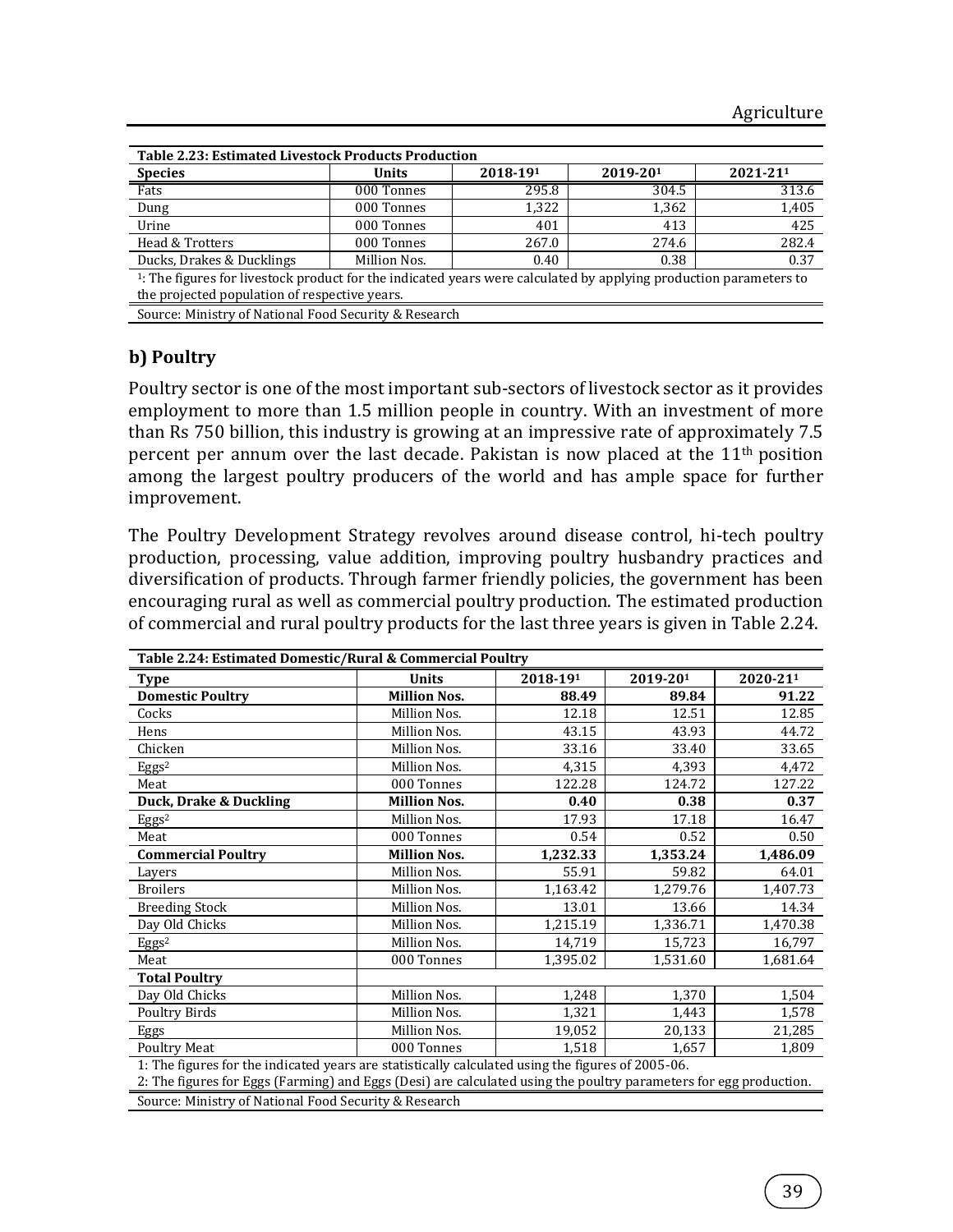#### **Ongoing Projects**

The federal government has launched following programmes under the "Prime Minister's National Agriculture Emergency Programme":

**Back Yard Poultry:** Under this project five million pre-vaccinated high laying backyard birds will be distributed among public across the country at subsidized rates in four years. This will provide livelihood and adequate animal protein to undernourished population. The total cost of the project is Rs 1.6 billion and 30 percent will be contributed jointly by federal and provincial governments while rest of the cost is expected to be borne by the beneficiary.

**Safe the Calf:** Under this project, 380,000 male calves have been projected to be saved from early slaughter in 4 years period through financial incentive of Rs 3,000 per calf to farmers besides reducing mortality with improved nutrition and husbandry practices. The intervention will provide stock for feedlot fattening for enhanced productivity and quality beef which ultimately result in high profit margins for the farmers and reduced rural poverty. The total cost of the project is Rs 3.4 billion. The federal government will contribute 20 percent of total cost while the remaining will be shared by provincial governments.

**Calf Feedlot Fattening in Pakistan:** Under this programme Rs 4,000 for each calf has been allocated as financial incentive to persuade farmers to produce healthy and nutritious beef in the country. The intervention will promote feedlot fattening business in the country. The total cost of the project is Rs 2.4 billion.

The following two projects are also being launched by federal government:

- i. **Development of Yak at High Altitude Area of Pakistan (Gilgit-Baltistan):** The main objective of the project is to increase the population of Yak in potential valleys of Gilgit–Baltistan through support and training to Yak farmers for proper feedings, breeding, disease control, fattening and marketing. Under this project assistance will also be provided for development of hygienic butcheries in the private sector with the aim to improve livelihood of farmers and self-sustaining Yak entrepreneurs. The total cost of the project is Rs 54.0 million.
- ii. **National Peste Des Petits Ruminants (PPR) Eradication Programme**: Under this project efforts will be made to move Pakistan into Stage 3 of the progressive step-wise approach of Office International des Epizooties (OIE) for PPR eradiation in next five years. This will be achieved by maintaining an efficient surveillance system through better coordination between different laboratories and the use of bio-molecular techniques for epidemiology of PPR in Pakistan. The total cost of the project is Rs 1.8 billion.

#### **Government Policy Measures**

M/0 NFS&R with its re-defined role under the 18<sup>th</sup> Constitutional Amendment undertook the following measures: i) Import of high yielding dairy cattle breeds of Holstein-Friesian and Jersey for enhanced milk production ii) Provision of semen and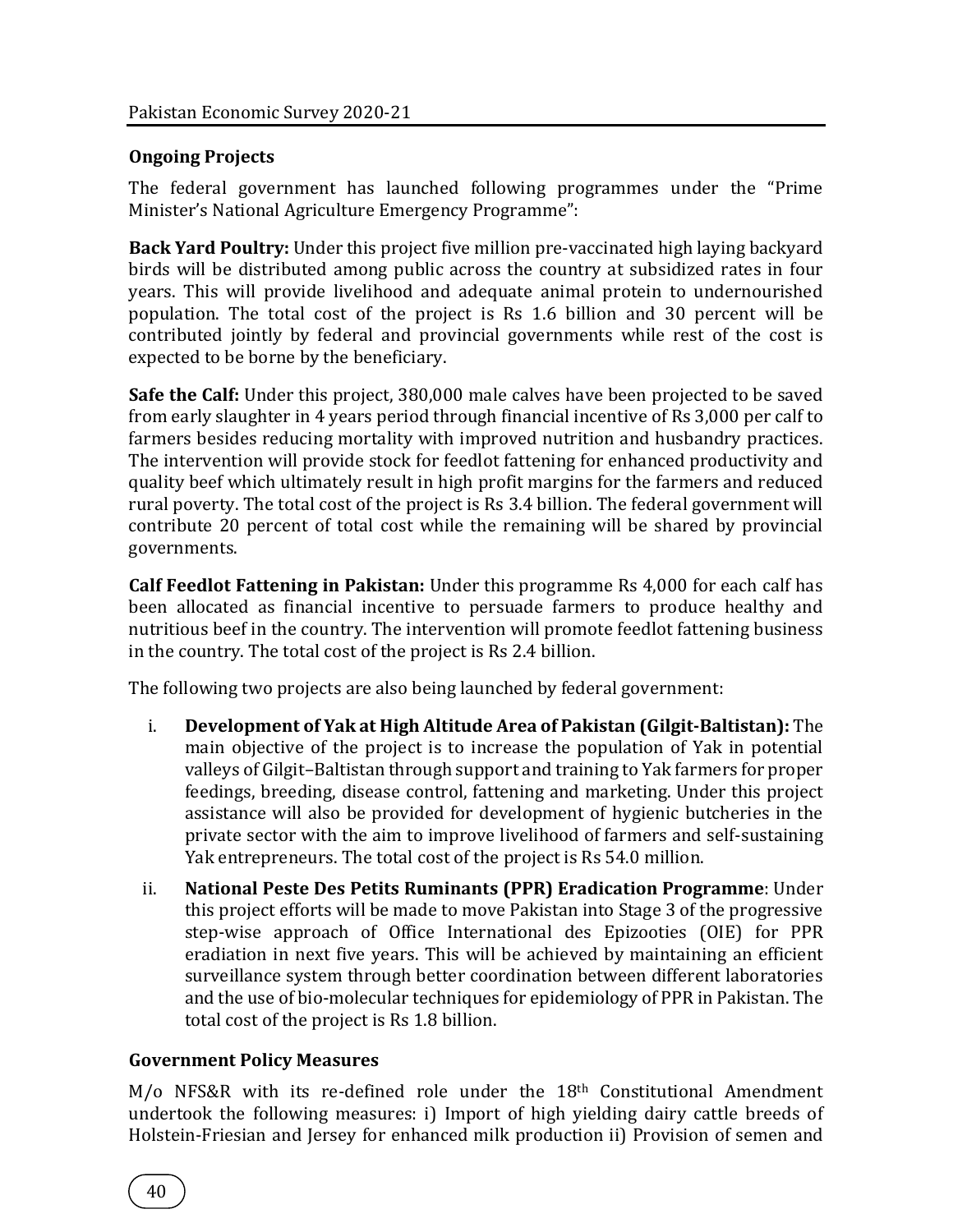embryos of high yielding animals for the genetic improvement of indigenous low producing animals iii) Import of high quality feed stuff/micro ingredients for improving the nutritional quality of animals & poultry feed, and iv) Import of dairy, meat and poultry processing machinery/equipments at concessional tariff/duty in order to encourage and promote the establishment of value addition in the country.

## **Future Plans**

M/o NFS&R plans to focus on the following in future:

- Inter-provincial coordination for development of livestock sector
- Coordination with private sector to promote value addition in livestock industry and diversification of livestock production
- Control of Trans-boundary Animal Diseases (FMD, PPR, Zoonotic diseases) of trade and economic importance through provincial participation
- Bringing more investments in livestock sector
- Exploring new markets for export of meat and dairy products with focus on global Halal food trade market
- Development of national breeding policy

## **V. Fisheries**

Fisheries as a subsector of agriculture, plays an important role in the national economy and towards food security of the country by reducing pressure on demand for mutton, beef, and poultry. It is also considered to be an important source of livelihood for the coastal population. Besides marine fishery, inland fishery (based in rivers, lakes, dams etc.) is also an important activity throughout the country. Although the share of fisheries in GDP is negligible, it contributes to the national income through export earnings.

During FY2021 (July-March), fish production remained at 690.600 thousand metric tonnes of which 465.200 thousand metric tonnes was from marine and the remaining was produced by inland fishery sector. Fish production in FY2020 (July-March) was 701.726 thousand metric tonnes in which 474.025 thousand metric tonnes was from marine and the remaining from the inland fishery sector. The production of fish & fishery products has witnessed a decreased of 1.5 percent.

During FY2021 (July-March), 136.370 thousand metric tonnes of fish and fishery preparation valued, at US\$ 303.606 million (Rs 48,945 million), were exported. Pakistan's major buyers are China, Thailand, Malaysia, Middle East, Sri Lanka, and Japan. Export during FY2020 (July-March) were 130.148 thousand metric tonnes which earned US\$ 317.305 million (Rs 49,527 million). The exports have, therefore, increased by 4.78 percent in quantity term whereas in US\$ value terms it decreased by 4.32 percent.

Government of Pakistan is undertaking several steps to improve the fisheries sector and its exports. A number of initiatives are being taken by federal and provincial fisheries departments including strengthening of extension services, introduction of new fishing methodologies, development of value added products, enhancement of per capita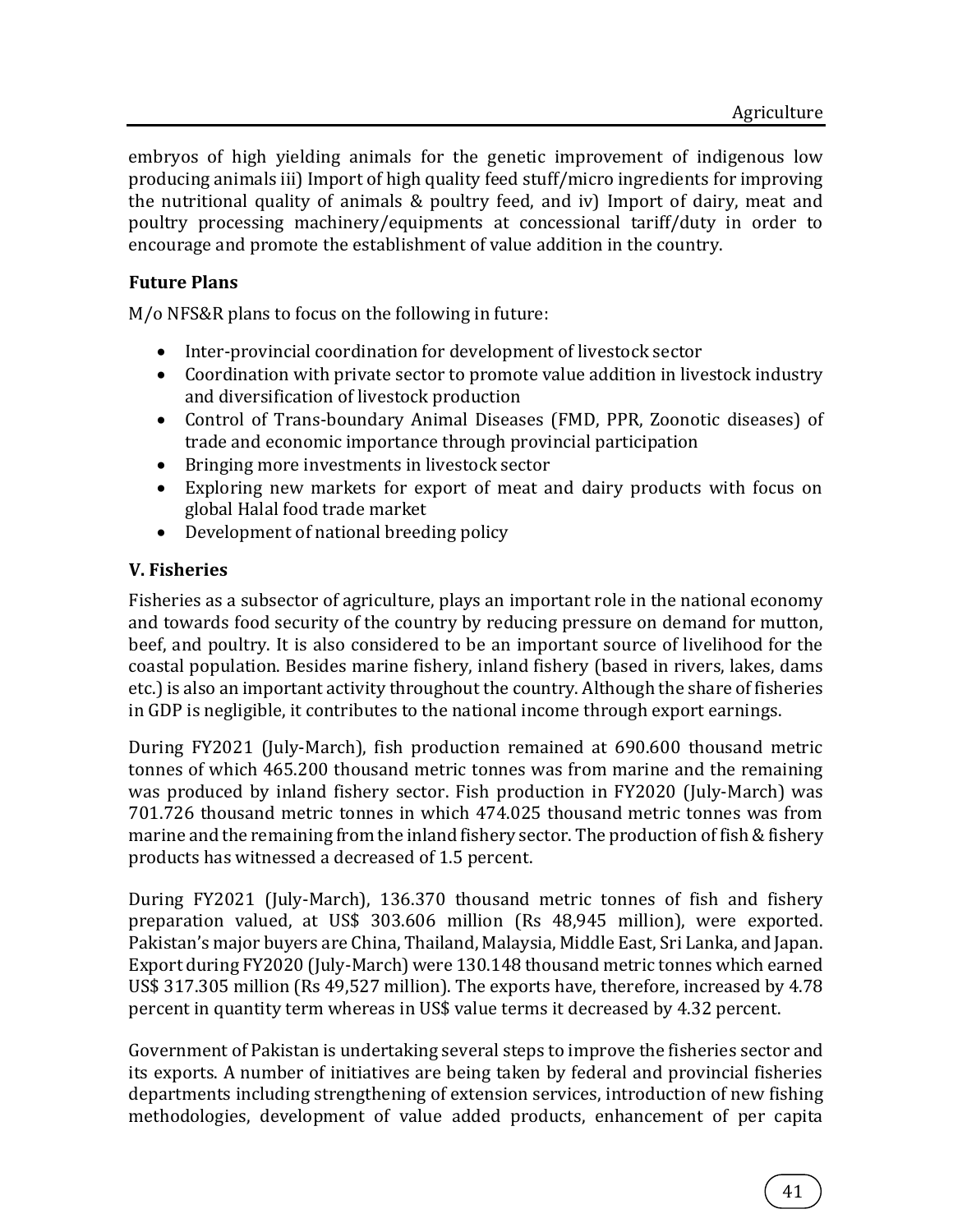consumption of fish, up gradation of socio-economic conditions of the fishermen community and a review of Deep Sea Fishing Policy of 2018.

**Export of Fish and Fishery Products to the European Union (EU) countries:** Since resumption of exports to the EU countries, several consignments of fish, cuttlefish and shrimps have been sent by 02 companies to the EU. These were cleared successfully after 100 percent laboratory analysis at EU borders. For further enhancement of seafood export to EU countries, six more processing plants are in pipeline and their cases for approval are under process with EU authorities. Export of seafood to EU countries is given in Table 2.25:

| Table 2.25: Export of Seafood to EU Countries FY2021 (July-March) |                         |                   |                         |                         |                         |                  |                         |                         |                         |                  |
|-------------------------------------------------------------------|-------------------------|-------------------|-------------------------|-------------------------|-------------------------|------------------|-------------------------|-------------------------|-------------------------|------------------|
| Commodity /<br>Country                                            | Fish                    |                   | <b>Squids</b>           |                         | <b>Shrimp</b>           |                  | Crabs                   |                         | Total                   |                  |
|                                                                   | <b>Quantity</b><br>(MT) | Value<br>\$ (000) | <b>Quantity</b><br>(MT) | <b>Value</b><br>\$(000) | <b>Quantity</b><br>(MT) | Value<br>\$(000) | <b>Quantity</b><br>(MT) | <b>Value</b><br>\$(000) | <b>Quantity</b><br>(MT) | Value<br>\$(000) |
| Belgium                                                           | 314                     | 750               |                         |                         | 1,304                   | 6,761            |                         |                         | 1,618                   | 7,511            |
| Netherland                                                        | 209                     | 595               | 3                       | 14                      | 47                      | 169              |                         |                         | 259                     | 778              |
| Spain                                                             |                         |                   | 191                     | 356                     |                         |                  |                         |                         | 191                     | 356              |
| UK                                                                | 979                     | 3,528             | 22                      | 76                      | 213                     | 726              | $\overline{3}$          | 13                      | 1.217                   | 4,343            |
| <b>Total</b>                                                      | 1,502                   | 4,873             | 216                     | 446                     | 1,564                   | 7,656            | 3                       | 13                      | 3,285                   | 12,988           |
| Source: Marine Fisheries Denartment                               |                         |                   |                         |                         |                         |                  |                         |                         |                         |                  |

Source: Marine Fisheries Department

#### **Box Item-III: Impact of COVID-19 and Other Shocks on Food Security and Livelihood of Rural Population**

Food and Agriculture Organization of the United Nations (FAO) and the World Food Programme (WFP), in collaboration with the Food Security & Agriculture Working Group (FSAWG) conducted a Food Security and Livelihood Assessment (FSLA) in 21 vulnerable districts in Sindh, Balochistan and Punjab provinces in Pakistan during October-November 2020, to better understand the food security and livelihood situation of the households in the areas affected by multiple shocks (Locust, COVID-19, monsoon rains/flooding etc.).In total, 4,700 households were surveyed during the assessment in the 21 rural districts of Pakistan (9 in Sindh, 10 in Balochistan and 2 in Punjab).

As per the assessment results, overall around two-third of the surveyed households were moderately food insecure, whereas about two-fifth were severely food-insecure based on 12 months reference period. The analysis by provinces showed highest prevalence of moderate food insecurity in surveyed districts of Balochistan (70.7 percent) followed by surveyed districts of Sindh (58.2 percent) and two surveyed districts of Punjab (52.6 percent). Further, prevalence of severe food insecurity was also remained highest in Balochistan (49.1 percent) followed by Sindh (42.7 percent) and Punjab (25.4 percent).

In terms of impact of COVID-19 on food insecurity, the analysis of FIES data shows that apparently COVID-19 has contributed to high prevalence of food insecurity as overall around half (48 percent) of the surveyed households were moderately food insecure because of COVID-19, whereas one-third were severely food-insecure. Provincial analysis depicts highest prevalence of moderate food insecurity because of COVID-19 in Balochistan (60 percent) followed by Sindh (45 percent) and Punjab (27 percent). Whereas severe food insecurity due to COVID-19 was also highest in Balochistan (38 percent) followed by Sindh (34 percent) and Punjab (14 percent).

In contrast, prevalence of food insecurity (due to COVID-19) is slightly lower among households with agriculture based livelihood sources than in other two groups of households. Further, the analysis by livelihood sources shows slightly higher prevalence of food insecurity (general) among surveyed households who earn their income/livelihood from agriculture based activities, than those which earn livelihood/income from non-agriculture wage labour and other sources. Though no significant